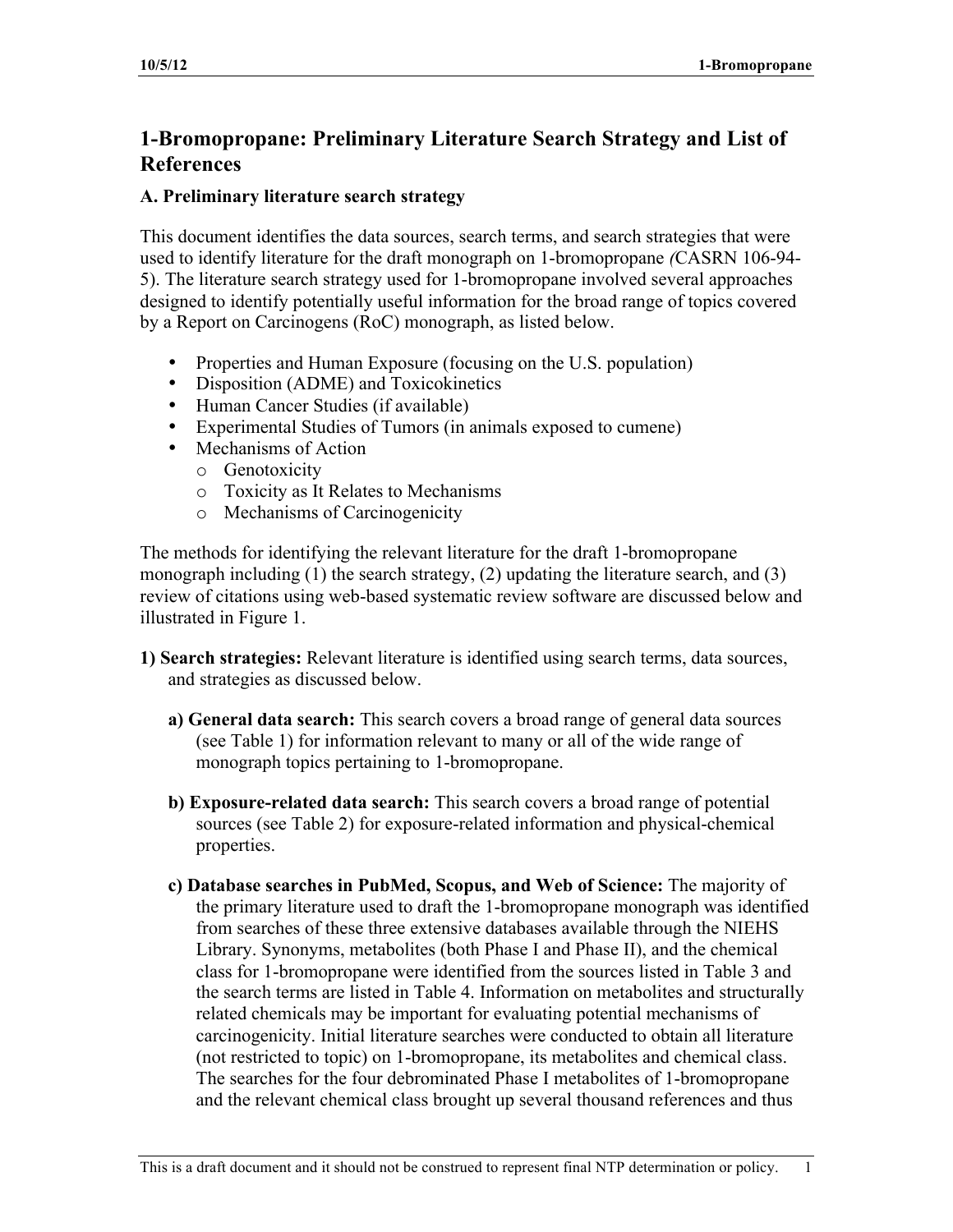subsequent topic-specific searches were conducted to focus the search on identifying mechanistic information for these chemicals. See Table 4 for details on this approach and Table 5 for topic-specific search terms.

Searches for human cancer studies are somewhat unique because they involve the identification of search terms for exposure scenarios that might result in exposure of people to 1-bromopropane. The major uses of 1-bromopropane are as a cleaner/degreaser, as an adhesive for manufacture of foam cushions, and as a solvent in dry cleaning. The use of 1-bromopropane in dry cleaning is more recent, since 2006. Because the expansion in the use of 1-bromopropane has been fairly recent, epidemiologic studies of workers may not be able to evaluate potential risks for cancer, which is associated with long latency periods. Formal searches were not conducted for epidemiologic studies of dry cleaners because these workers would have most likely been exposed to other solvents such as tetrachloroethylene. Literature searches conducted using search terms for spray adhesive and degreaser industries were combined with search terms for cancer epidemiologic studies (see Tables 4 and 5).

- **d) QUOSA library of occupational case-control studies:** A search of the QUOSAbased library of approximately 6,000 occupational case-control studies, approximately 60% of which are currently available as searchable full-text pdfs, was conducted using the synonyms "1-bromopropane," "propyl bromide," and the CASRN number (106-94-5).
- **e) Special topic-focused search:** One of the key questions in the concept document for 1-bromopropane was whether the reported alterations in immune surveillance in rodents lead to an increased incidence of tumors. An additional literature search of the three databases was conducted to identify information on immunosuppression and chemically induced cancer using the following search terms: (cancer OR tumor OR neoplasm) AND ((immune suppression) OR (immunosuppression)) AND (skin OR dermal) AND (chemically induced). The review of these citations was limited to review articles.
- **f) Secondary sources:** Citations identified from authoritative reviews or from primary references located by literature search, together with publications citing key papers identified using the Web of Science "Cited Reference Search," were also added.

#### **2) Updating the literature search**

The literature search will be updated approximately every three months, and prior to submitting the draft monograph for interagency review. Monthly search alerts for 1 bromopropane synonyms, metabolites, chemical class, exposure scenarios (human cancer), and topic-focused searches were created in PubMed, Scopus, and Web of Science, and the results of these searches from the closing date of the initial search will be downloaded for review.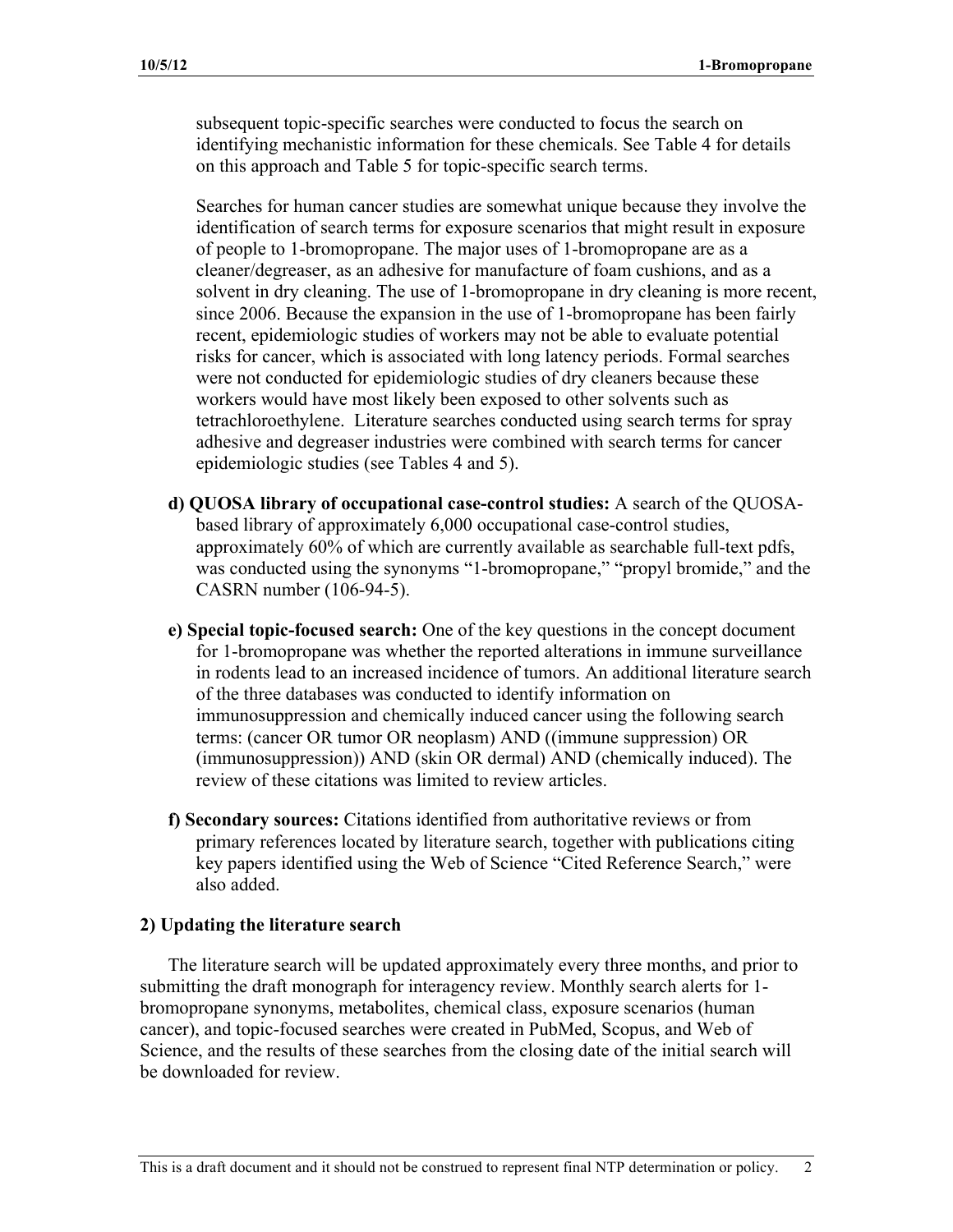### **3) Review of citations using web-based systematic review software**

Citations retrieved from literature searches were uploaded to web-based systematic review software and screened using inclusion and exclusion criteria. Multi-level reviews of the literature were conducted, with initial reviews (Level 1) based on titles and abstracts only to identify citations that could be excluded and to assign the included literature to one or more monograph topics; subsequent reviews (Level 2) for literature assigned to the various monograph topics were based on full-text (i.e., PDFs) of the papers and were carried out by the writer and scientific reviewer for each monograph section. Two reviewers, at least one of whom is a member of the ORoC at NIEHS, participated at each level of review. Human cancer studies and experimental animal studies undergo Level 3 reviews to assess the quality of the studies.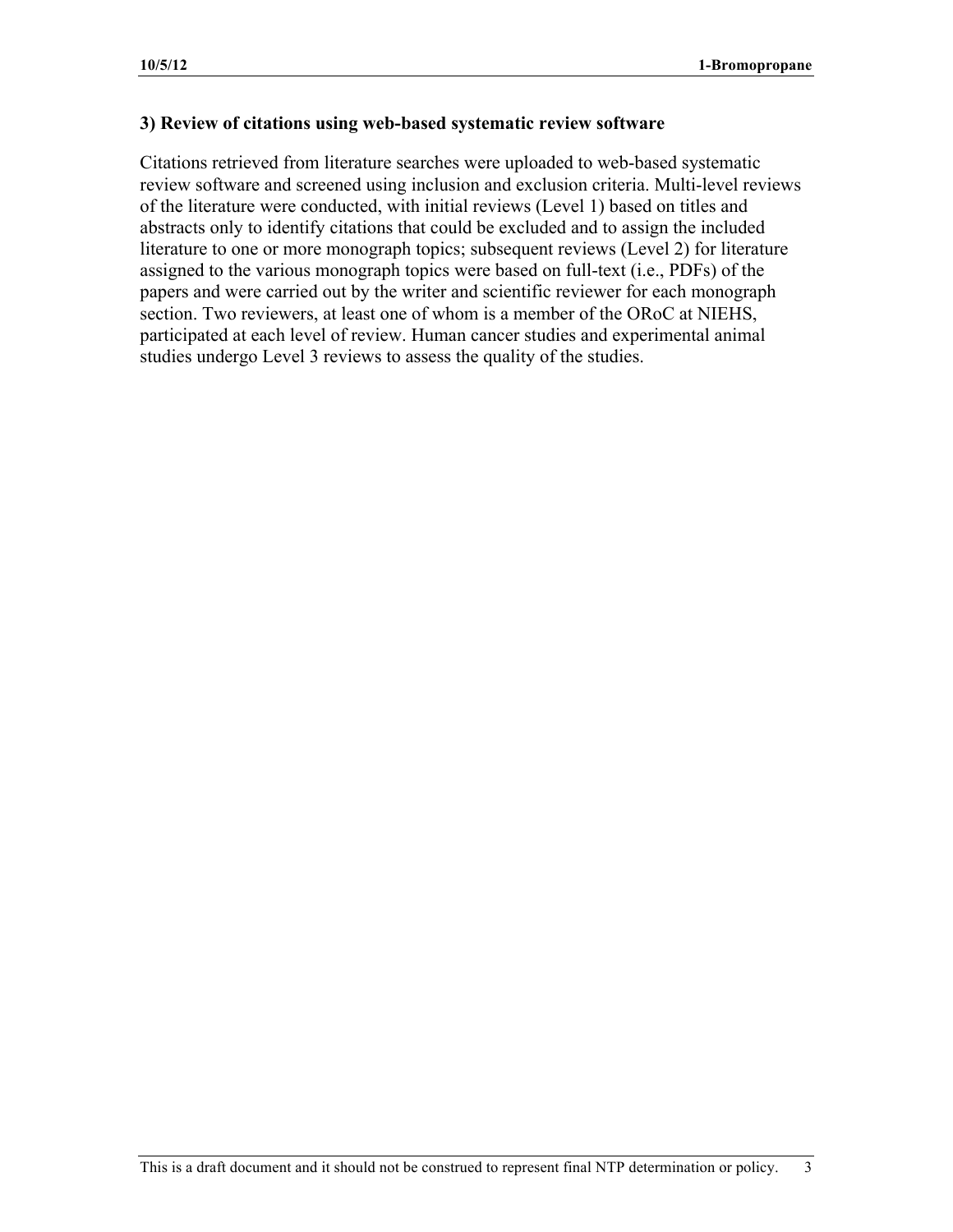

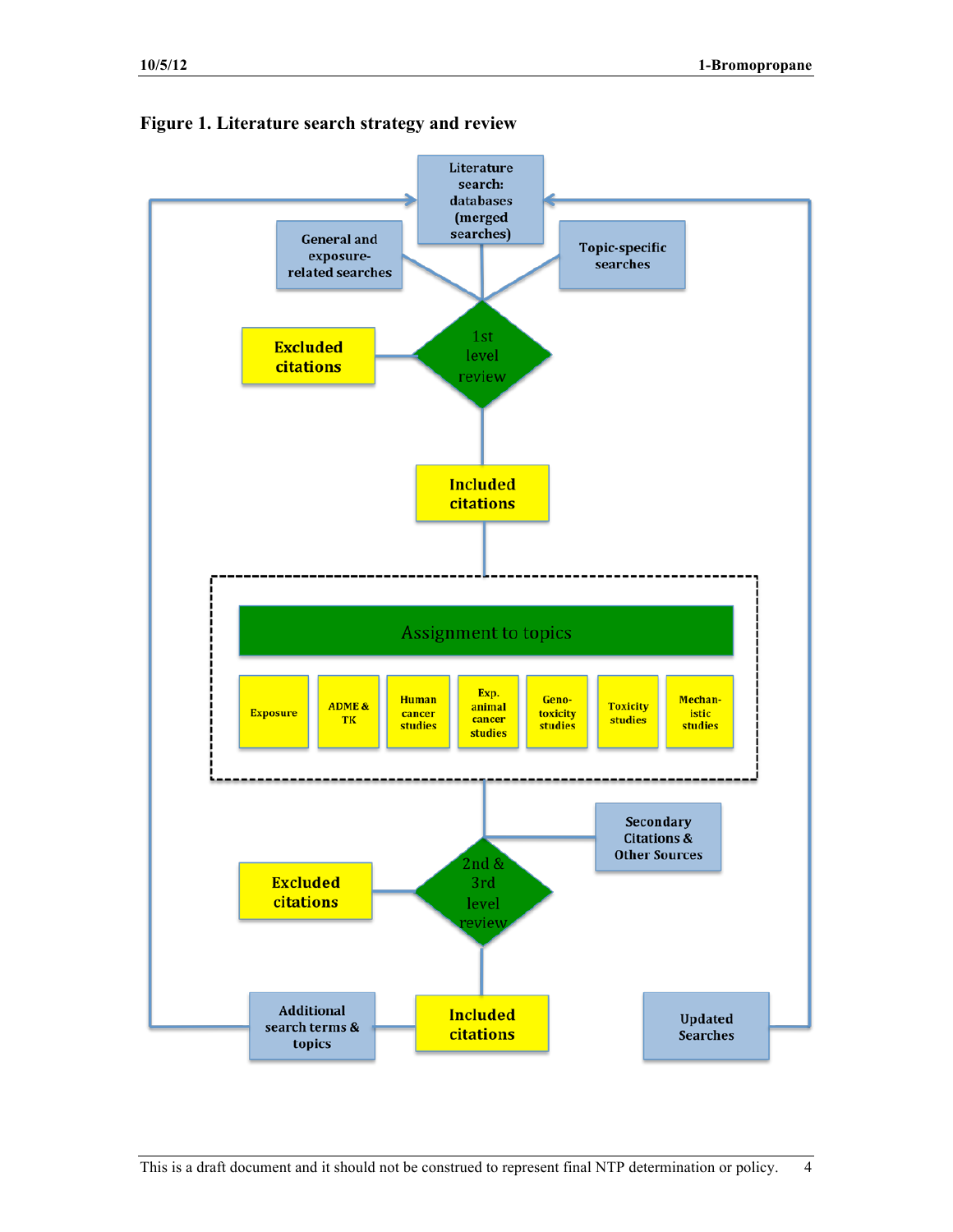| <b>Source</b>                                                | <b>Name of document</b>                       |
|--------------------------------------------------------------|-----------------------------------------------|
| A) Comprehensive sources or reviews                          |                                               |
| 1) NTP technical reports                                     | NTP2011                                       |
| 2) NTP nomination for toxicological evaluation documents     | <b>NTP1999</b>                                |
| 3) OHAT (formerly CERHR)                                     | NTP2003a (1BP)                                |
|                                                              | NTP2003b (2BP)                                |
|                                                              |                                               |
| Public comments to CERHR-10 listed on NTP website            | Albemarle2001a                                |
|                                                              | Albemarle2001b                                |
|                                                              | Atofina2001                                   |
|                                                              | <b>BSC2000</b>                                |
|                                                              | <b>BSC2001a</b>                               |
|                                                              | <b>BSC2001b</b>                               |
|                                                              | Envirotech2001                                |
|                                                              | <b>IRTA2001</b>                               |
|                                                              | EPA2002                                       |
|                                                              | Envirotech2002                                |
| 4) IARC monographs                                           |                                               |
| 5) ATSDR Toxicological Profiles                              |                                               |
| 6) EPA IRIS                                                  |                                               |
| 7) NAS Reports and Publications                              | NAS2007 (Climate                              |
|                                                              | Change)                                       |
|                                                              | NAS2008 (Review of                            |
|                                                              | NIOSH HHE Program)                            |
| 8) WHO (IPCS) INCHEM-related documents (a-k below)           |                                               |
| a) CICADS                                                    |                                               |
| b) EHC                                                       | $-$                                           |
| c) HSGs                                                      | $=$                                           |
| d) ICSCs                                                     | <b>IPCS2004</b>                               |
| e) JECFA                                                     |                                               |
| f) JMPR                                                      |                                               |
| g) KemI-Riskline                                             | --                                            |
| h) PDs                                                       | --                                            |
| i) PIMS                                                      |                                               |
| j) SIDS                                                      | --                                            |
| k) UKPID                                                     | $-$                                           |
| 9) California EPA Prop 65 hazard identification documents    | CAEPA2004                                     |
|                                                              | CAEPA2008                                     |
| 10) Health Canada                                            | HC2009a                                       |
|                                                              | HC2009b                                       |
| 11) New York State Department of Health-Health Topics A to Z |                                               |
|                                                              |                                               |
| <b>B)</b> General information sources                        |                                               |
| 1) U.S. National Library of Medicine (NLM)- TOXNET           | $\mathord{\hspace{1pt}\text{--}\hspace{1pt}}$ |
| a) HSDB                                                      | <b>HSDB2006</b>                               |
| b) CCRIS                                                     | CCRIS2008                                     |
| c) GENETOX                                                   | --                                            |
| d) ITER                                                      | --                                            |
| e) LactMed                                                   | --                                            |
| f) CPD                                                       | --                                            |
| $g)$ CTD                                                     | CTD20102                                      |

# **Table 1. General sources checklist for:** \_\_\_\_\_\_\_\_\_\_\_\_1-Bromopropane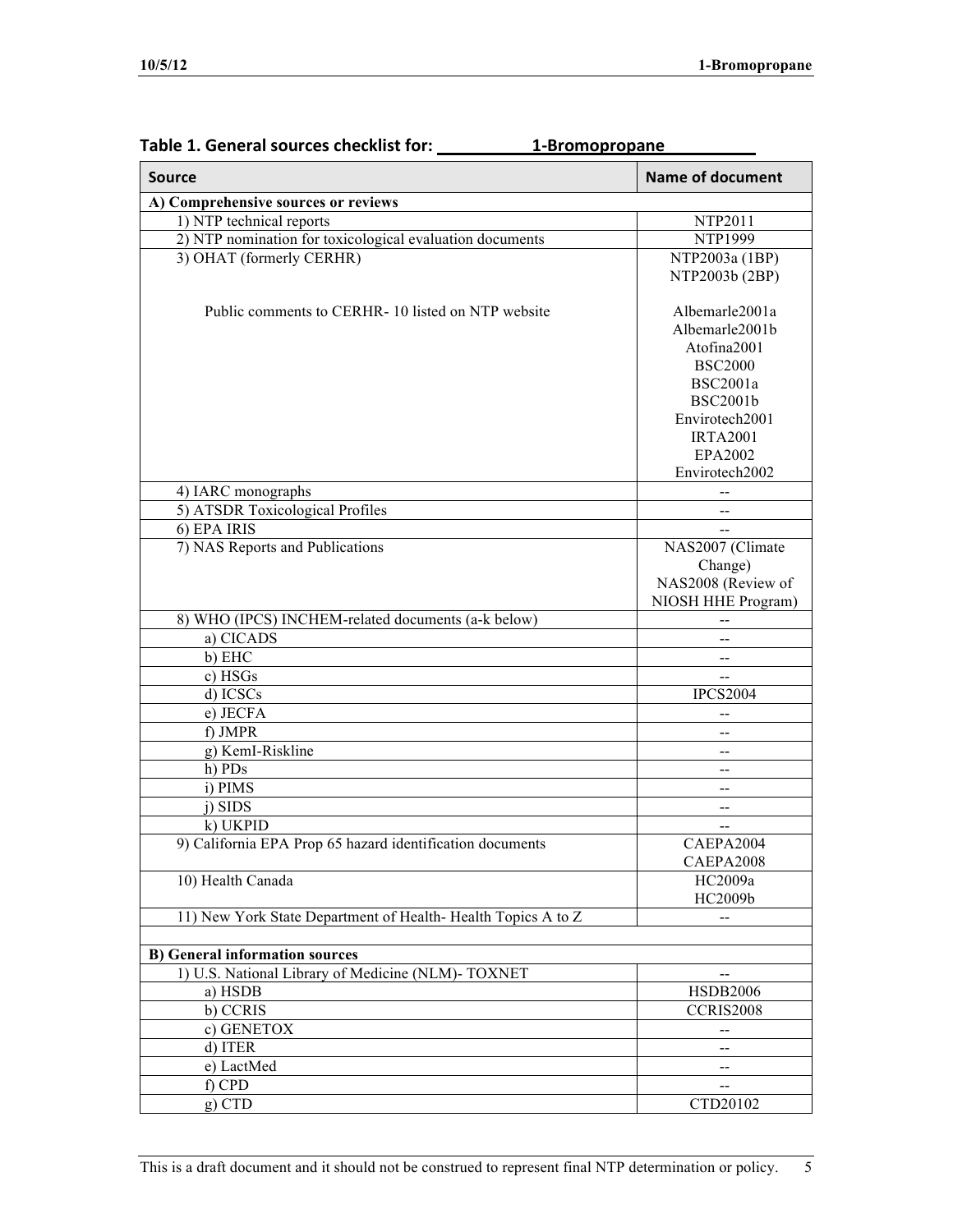| Source                                                                           | <b>Name of document</b> |
|----------------------------------------------------------------------------------|-------------------------|
| 2) PubChem                                                                       | PubChem2012             |
| 3) Kirk-Othmer Encyclopedia                                                      | Wypych2006              |
|                                                                                  | PociusCampbell2009      |
|                                                                                  | Suh2000                 |
| 4) USGS (Minerals)                                                               |                         |
|                                                                                  |                         |
| C) European Union–sources to search                                              |                         |
| 1) International Uniform Chemical Information Database (IUCLID)                  |                         |
| 2) European Chemicals Agency                                                     |                         |
| 3) The International Portal on Food Safety, Animal and Plant Health<br>(IPFSAPH) |                         |
| 4) The European Food Safety Authority                                            |                         |
| 5) European Centre for Disease Prevention and Control (ECDC)                     |                         |
| 6) European Monitoring Centre for Drugs and Drug Addiction                       |                         |
| 7) International Labour Organization (ILO)                                       | ILO2005                 |
| 8) United Nations Environment Programme (UNEP)                                   |                         |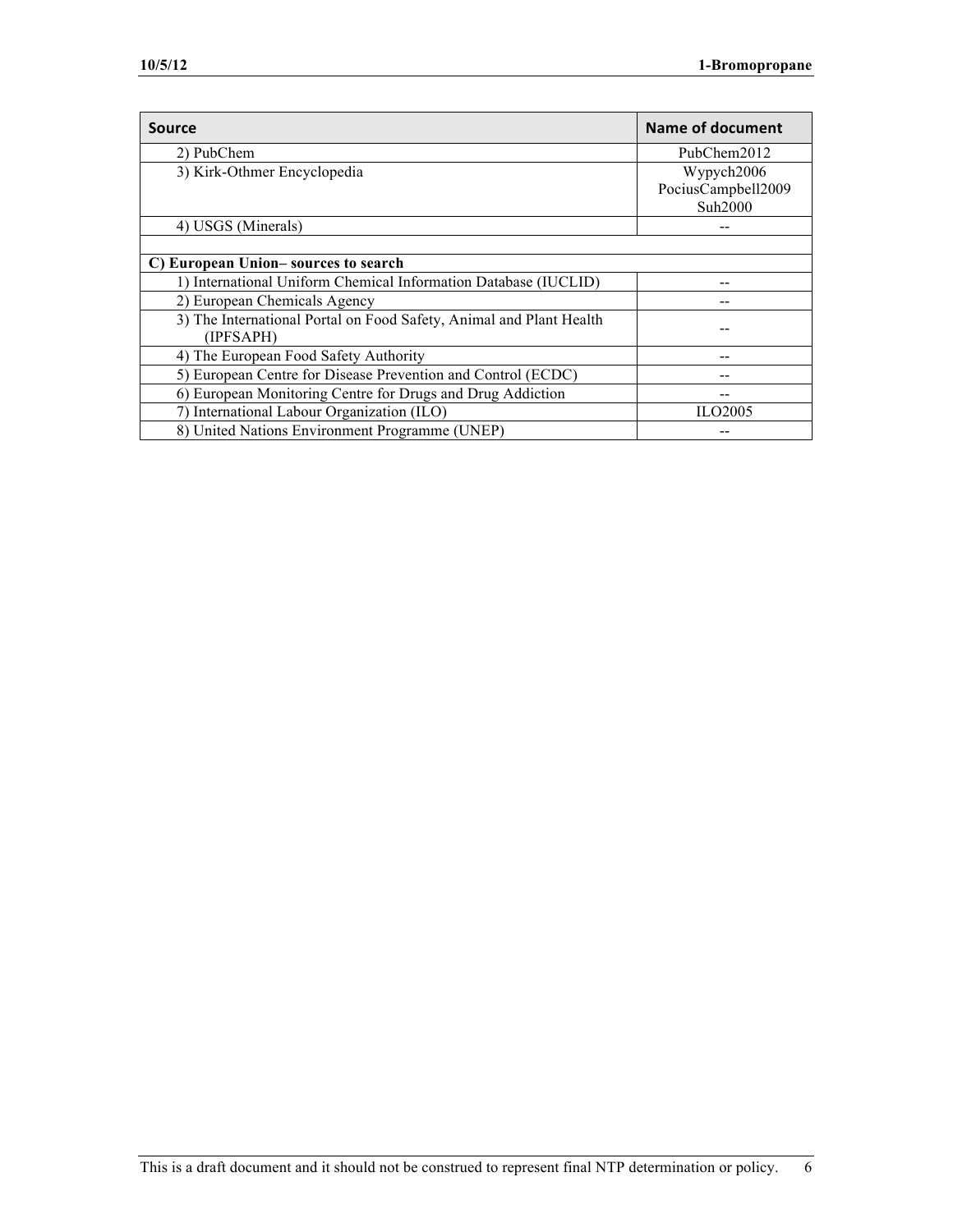| <b>Source</b>                                                                                     | <b>Name of document</b> |
|---------------------------------------------------------------------------------------------------|-------------------------|
| <b>Exposure- and properties-specific sources</b>                                                  |                         |
| 1) U.S. National Library of Medicine (NLM)- TOXNET                                                |                         |
| a) ChemIDplus                                                                                     | ChemID2012              |
| b) Haz-Map                                                                                        | HAZ-MAP2012             |
| c) HPD                                                                                            |                         |
| d) TOXMAP                                                                                         |                         |
| 2) Akron database                                                                                 | Akron2012               |
| 3) SRI Directory of Chemical Producers                                                            | SRI2012                 |
| 4) Chem Sources Suppliers                                                                         | ChemSources2012         |
| 5) National Health and Nutrition Examination Survey (NHANES) data<br>studies                      |                         |
| 6) National Occupational Exposure Survey (NOES) (1981-1983)                                       |                         |
| 7) National Institute for Occupational Safety and Health (NIOSH) -                                | 5 HHE:                  |
| <b>Health Hazard Evaluations</b>                                                                  | Eise-Rams2010           |
|                                                                                                   | Harney2002              |
|                                                                                                   | Harney2003              |
|                                                                                                   | Reh-Nemh2001            |
|                                                                                                   | Reh2002                 |
| 8) National Response Center (NRC) Database                                                        | NRC2012a                |
|                                                                                                   | NRC2012b                |
| 9) U.S. International Trade Commission (USITC)- Import/Export data                                | <b>USITC2012</b>        |
| 10) EPA Toxics Release Inventory (TRI)                                                            |                         |
| 11) Environmental Protection Agency (EPA) AP-42, Compilation of<br>Air Pollutant Emission Factors |                         |
| 12) EPA EJView Database                                                                           |                         |
| 13) EPA High Production Volume Chemicals (HPV Challenge Program<br>Chemical List)                 |                         |
| 14) EPA Inventory Update Rule (IUR)                                                               | EPA2012                 |
| 15) EPA Locating and Estimating (L&E) documents                                                   |                         |
| 16) EPA/Office of Pesticide Programs (OPP) Chemical Ingredients<br>Database                       | --                      |
| 17) Food and Drug Administration (FDA) Pesticide Monitoring<br>Database                           |                         |
| 18) FDA Orange Book                                                                               |                         |
| 19) FDA Total Diet Study                                                                          |                         |
| 20) Medline Plus                                                                                  | MedlinePlus2010         |
| 21) United States Patent Office                                                                   | <b>USPTO2011</b>        |
|                                                                                                   | USPTO2012a              |
|                                                                                                   | USPTO2012b              |
| 22) Trademark Electronic Search System (TESS)                                                     |                         |
| 23) Material Safety Data Sheets (MSDS)                                                            | Multiple found          |
|                                                                                                   | Sigma-Aldrich2011       |
| 24) Dow Chemical Product Safety Assessments                                                       |                         |

| Table 2. Exposure-related sources checklist for: 1-Bromopropane |  |
|-----------------------------------------------------------------|--|
|-----------------------------------------------------------------|--|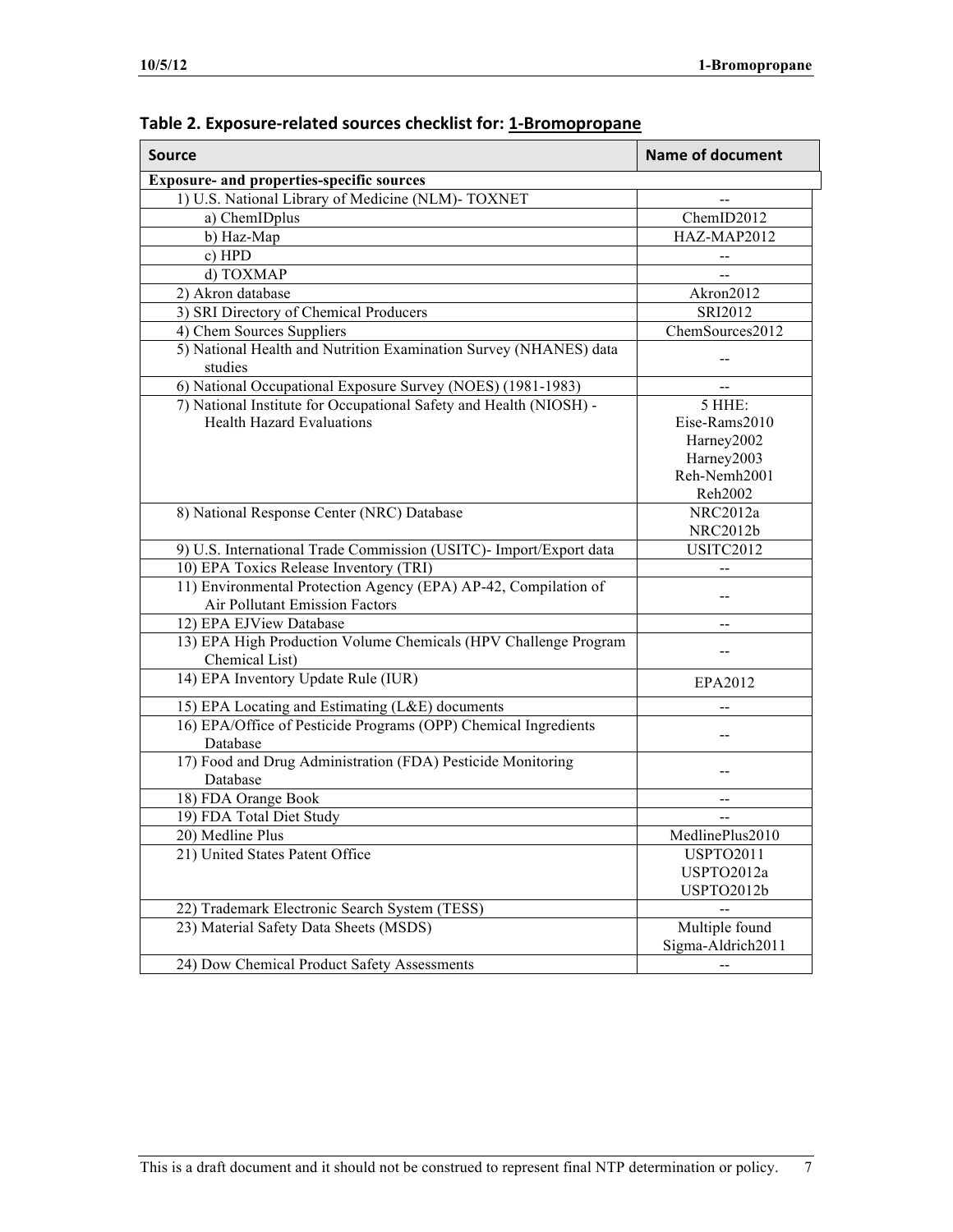| <b>Information type</b> | Data sources                                                                                                                       |
|-------------------------|------------------------------------------------------------------------------------------------------------------------------------|
| Synonyms                | National Library of Medicine databases (e.g., ChemIDplus, Hazardous Substances<br>Data Base)                                       |
| Metabolites             | Cheever et al. (2009), Garner et al. (2006), Ghanayem and Hoffler (2007), Ishidao<br><i>et al.</i> (2002), Jones and Walsh (1979). |

### Table 4: Literature search approach for 1-bromopropane

| <b>Substance</b>                                                               | <b>Search terms</b>                                                                                                                                                                                                                                                                                                                                                                                                                                                  | Topics (combined with) <sup>a</sup>                     |
|--------------------------------------------------------------------------------|----------------------------------------------------------------------------------------------------------------------------------------------------------------------------------------------------------------------------------------------------------------------------------------------------------------------------------------------------------------------------------------------------------------------------------------------------------------------|---------------------------------------------------------|
| 1-Bromopropane<br>synonyms                                                     | bromopropane, propyl bromide, and 106-94-5                                                                                                                                                                                                                                                                                                                                                                                                                           | None                                                    |
| Chemical class<br>and synonyms                                                 | bromoalkanes, alkyl bromides, haloalkanes, alkyl<br>halides                                                                                                                                                                                                                                                                                                                                                                                                          | Animal tumors<br>Genotoxicity<br>Toxicity<br>Mechanism  |
| 1-Bromopropane<br>brominated Phase<br>I metabolites and<br>their synonyms      | 3-bromopropanol, 3-bromopropionic acid, 1-bromo-2-<br>propanol, bromoacetone, 2-oxo-1-bromopropane, and<br>alpha-bromohydrin                                                                                                                                                                                                                                                                                                                                         | None                                                    |
| 1-Bromopropane<br>debrominated<br>Phase I<br>metabolites and<br>their synonyms | propylene oxide, $n$ -propanol, glycidol, and 3-<br>hydroxypropionate                                                                                                                                                                                                                                                                                                                                                                                                | Animals tumors<br>Genotoxicity<br>Toxicity<br>Mechanism |
| 1-Bromopropane<br>Phase II<br>metabolites                                      | 1-bromo-2-hydroxypropane-O-glucuronide, N-acetyl-<br>S-propylcysteine, N-acetyl-S-(2-<br>hydroxypropyl)cysteine, N-acetyl-S-(3-<br>hydroxypropyl)cysteine, N-acetyl-S-(2-<br>carboxyethyl)cysteine, N-acetyl-S-(2-<br>oxopropyl)cysteine, 2,3-dihydroxypropylmercapturic<br>acid, N-acetyl-3-(propylsulfinyl)alanine, N-acetyl-3-<br>[(2-hydroxypropyl)sulfinyl]alanine, N-acetyl-3-[(2-<br>oxopropyl)sulfinyl]alanine, N-acetyl-3-[(2-<br>propenol)sulfinyl]alanine | None                                                    |
| Exposure<br>scenario                                                           | (Spray* AND Adhes*) or Degreas*                                                                                                                                                                                                                                                                                                                                                                                                                                      | Human cancer studies                                    |

<sup>a</sup>Search terms for each of these topics were developed in consultation with an informational specialist and are listed in Table 5.

| Monograph<br><b>Topic</b> | Search terms used in PubMed, Scopus, and<br><b>Web of Science</b>                                                                                                                              | <b>MeSH terms used in</b><br><b>Pubmed</b>                           |
|---------------------------|------------------------------------------------------------------------------------------------------------------------------------------------------------------------------------------------|----------------------------------------------------------------------|
| Human cancer<br>studies   | <i>Cancer search terms</i> - cancer* OR neoplas* OR<br>carcinogen* OR malignan* OR oncogene* OR<br>tumor* OR tumour* OR adenoma* OR carcinoma*<br>OR adenocarcinoma* OR sarcoma* OR precancer* | Cancer search terms -<br>"neoplasms"[Mesh] OR<br>"carcinogens"[Mesh] |
|                           | OR preneoplast* OR lesion* OR cyst* OR<br>lymphoma* OR leukemia* OR metastas* OR cell                                                                                                          | Combine with AND<br>Epidemiologic study search                       |

#### **Table 5: Search terms for monograph topics for 1-bromopropane**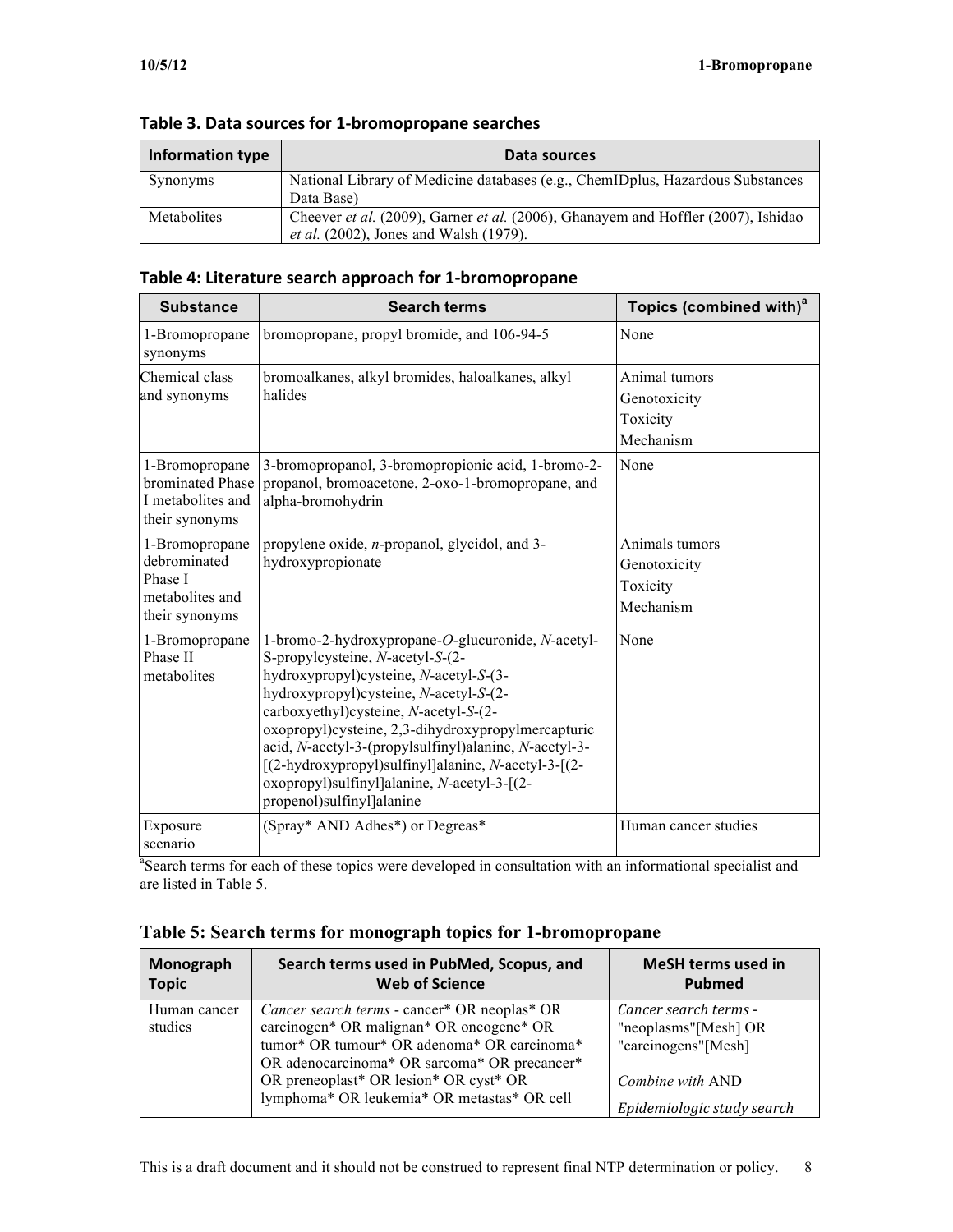| Monograph<br><b>Topic</b> | Search terms used in PubMed, Scopus, and<br><b>Web of Science</b>                                                                                                                                                                                                                                                                                                                                                                                                                                                                                                                                                                                                                                                     | <b>MeSH terms used in</b><br><b>Pubmed</b>                                                                                                                                                                                                                                |
|---------------------------|-----------------------------------------------------------------------------------------------------------------------------------------------------------------------------------------------------------------------------------------------------------------------------------------------------------------------------------------------------------------------------------------------------------------------------------------------------------------------------------------------------------------------------------------------------------------------------------------------------------------------------------------------------------------------------------------------------------------------|---------------------------------------------------------------------------------------------------------------------------------------------------------------------------------------------------------------------------------------------------------------------------|
|                           | transform* OR cell proliferat*                                                                                                                                                                                                                                                                                                                                                                                                                                                                                                                                                                                                                                                                                        | terms -                                                                                                                                                                                                                                                                   |
|                           | Combine with AND                                                                                                                                                                                                                                                                                                                                                                                                                                                                                                                                                                                                                                                                                                      | "epidemiology"[Subheading]                                                                                                                                                                                                                                                |
|                           | Epidemiologic study search terms - person* OR<br>people OR individual* OR subject* OR participant*<br>OR worker* OR employee* OR staff OR human OR<br>woman OR women OR man OR men OR<br>epidemiolog* OR case report* OR case control OR<br>cohort OR case-referent OR registry OR prevalen*<br>OR inciden*                                                                                                                                                                                                                                                                                                                                                                                                           | OR "epidemiologic<br>studies"[Mesh] OR "case<br>reports"[publication type] OR<br>"epidemiologic factors"[mh]<br>OR "epidemiologic<br>methods"[mh] OR<br>"persons"[mh] OR<br>"occupational diseases"[mh]<br>OR "occupational<br>exposure"[mh] OR "vital<br>statistics"[mh] |
| Animal<br>Tumors          | Cancer search terms-cancer OR neoplasm* OR<br>carcinogen* OR malignan* OR oncogene* OR<br>tumor* OR tumour*                                                                                                                                                                                                                                                                                                                                                                                                                                                                                                                                                                                                           | Cancer search terms-<br>"neoplasms"[Mesh]) OR<br>"carcinogens"[Mesh]                                                                                                                                                                                                      |
|                           | Combine with AND                                                                                                                                                                                                                                                                                                                                                                                                                                                                                                                                                                                                                                                                                                      |                                                                                                                                                                                                                                                                           |
|                           | Animal study search terms- animal* OR mouse OR<br>mice OR rat OR hamster OR "guinea pig" OR rabbit<br>OR monkey OR dog                                                                                                                                                                                                                                                                                                                                                                                                                                                                                                                                                                                                |                                                                                                                                                                                                                                                                           |
| Genotoxicity              | General search terms - "genetic toxicology" OR<br>genotoxic <sup>*a</sup><br>Endpoint-specific search terms - clastogen* OR<br>"DNA strand break*" OR "unscheduled DNA<br>synthesis" OR "UDS" OR aneuploid OR aneuploid*<br>OR polyploid OR polyploid* OR "neoplastic cell<br>transformation" OR "chromosom* aberration*" OR<br>cytogenetic OR cytogenetic* OR "DNA adduct*" OR<br>"DNA damage" OR "DNA repair" OR crosslink* OR<br>"germ-line mutation" OR micronucle* OR mutagen<br>OR mutagen* OR mutation OR mutation* OR<br>oncogen* OR "sister chromatid exchange" OR "SCE"<br>OR "SOS response*" OR "Ames test" OR "gene<br>expression" OR "cell proliferation" OR cytotoxic OR<br>cytotoxic* OR "comet assay" | "DNA Damage"[Mesh] OR<br>"DNA Repair"[Mesh] OR<br>"Mutagens"[Mesh] OR<br>"Mutation"[Mesh] OR<br>"Cytogenetic Analysis"[Mesh]<br>OR "Oncogenes"[Mesh] OR<br>"Mutagenicity Tests"[Mesh] <sup>a</sup>                                                                        |
| Toxicity                  | toxic* OR toxin*OR cytotoxic* OR (nephrotoxic* OR<br>hepatotoxic* OR pneumotoxic* OR thyrotoxic*                                                                                                                                                                                                                                                                                                                                                                                                                                                                                                                                                                                                                      | "Toxic Actions"[Mesh]) OR<br>"Toxicity Tests"[Mesh]) OR<br>"adverse effects"<br>[Subheading]                                                                                                                                                                              |
| Mode of action            | (mode* AND "of action") OR (mechanism* AND "of<br>action") OR genetic OR epigenetic OR inhibit* OR<br>promot* OR interact* OR activate* OR detoxific* OR<br>"oxidative damage" OR cytotoxicity                                                                                                                                                                                                                                                                                                                                                                                                                                                                                                                        |                                                                                                                                                                                                                                                                           |

<sup>a</sup>Only the MeSH terms (or their equivalents (i.e., "genetic toxicology" OR genotoxic\* OR "DNA Damage" OR "DNA Repair" OR mutagens OR mutation OR "cytogenetic analysis" OR oncogenes OR "mutagenicity tests") were used in the searches for debrominated metabolites.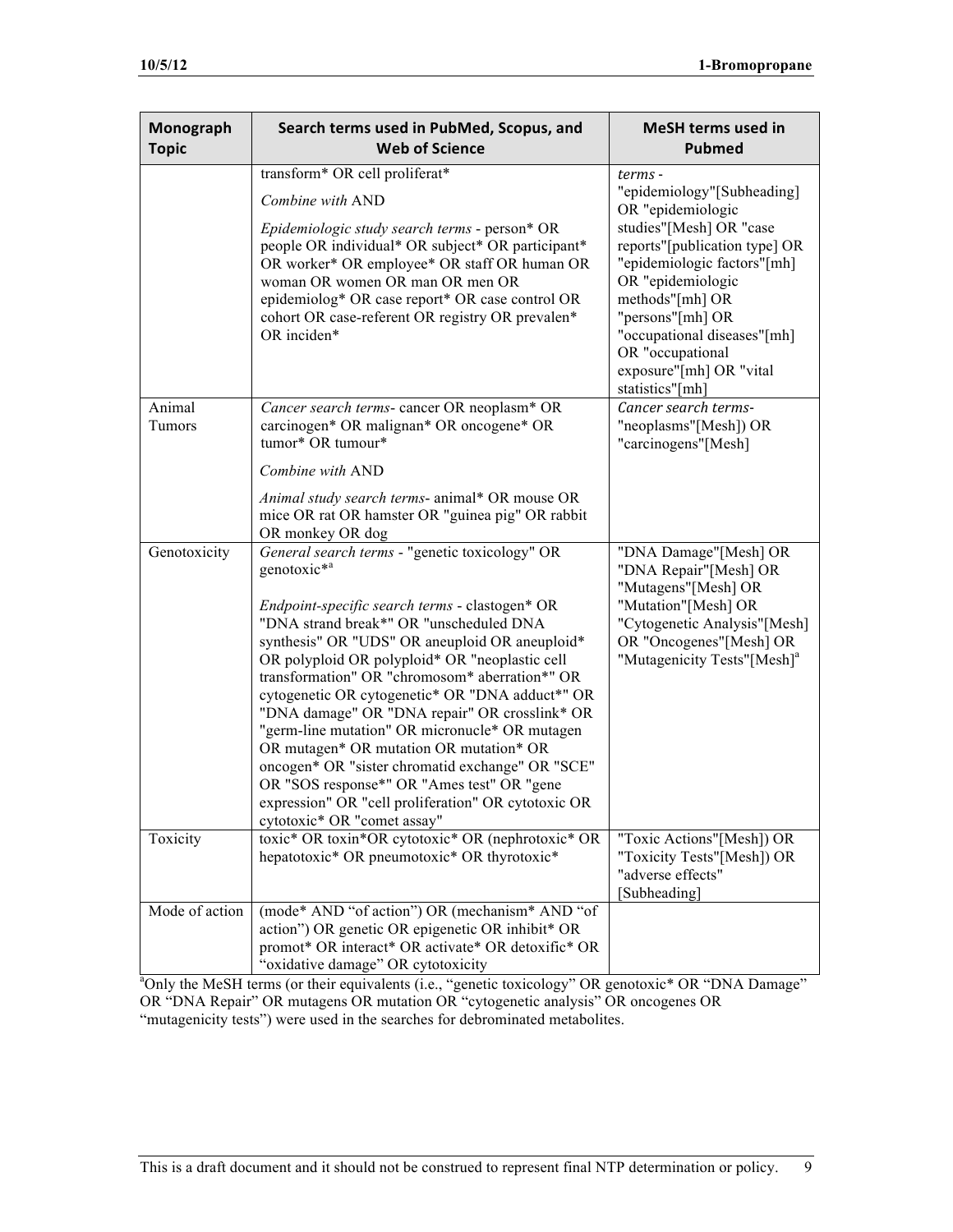## **B. Preliminary list of references (as of 10/05/12)**

- 1. Anderson SE, Munson AE, Butterworth LF, Germolec D, Morgan DL, Roycroft JA, Dill J, Meade BJ. 2010. Whole-body inhalation exposure to 1 bromopropane suppresses the IgM response to sheep red blood cells in female B6C3F1 mice and Fisher 344/N rats. *Inhal Toxicol* 22(2): 125-132. (Supported by NIH, the National Institute of Environmental Health Sciences and the National Institute of Occupational Safety and Health. Authors affiliated with National Institute of Occupational Safety and Health, WV; NIEHS, NC; Batelle, WA.)
- 2. B'Hymer C, Cheever KL. 2004. Development of a gas chromatographic test for the quantification of the biomarker 3-bromopropionic acid in human urine. *J Chromatogr B Analyt Technol Biomed Life Sci* 802(2): 361-366. (Support not reported. Authors affiliated with NIOSH, OH.)
- 3. Barber ED, Donish WH, Mueller KR. 1981. A procedure for the quantitative measurement of the mutagenicity of volatile liquids in the Ames salmonella/microsome assay. *Mutat Res* 90(1): 31-48. (Support not reported. Authors affiliated with Eastman Kodak Company, NY.)
- 4. Barnsley EA. 1964. Formation of *n*-acetyl-*s*-(2-hydroxypropyl)-l-cysteine from 1-bromopropane in rat. *Biochem J* 93(3): P15. (Support not reported. Author affiliated with St. Thomaa's Hospital Medical School, UK.)
- 5. Barnsley EA. 1966. The formation of 2-hydroxypropylmercapturic acid from 1-halogenopropanes in the rat. *Biochem J* 100(2): 362-372. (Supported by the Central Research Fund of the University of London. Author affiliated with St Thomas's Hospital Medical School, UK.)
- 6. Barnsley EA, Grenby TH, Young L. 1966. Biochemical studies of toxic agents. The metabolism of 1- and 2-bromopropane in rats. *Biochem J* 100(1): 282-288. (Supported by St. Thomas's Hospital. Authors affiliated with St Thomaa's Hospital Medical School, UK.)
- 7. Beeley JG, Neurath H. 1968. The reaction of trypsin with bromoacetone. *Biochemistry* 7(3): 1239-1251. (Supported by the National Institutes of Health, the National Science Foundation, and the American Cancer Society. Authors affiliated with University of Washington, WA; University of Glasgow, Scotland.)
- 8. Blando JD, Schill DP, De La Cruz MP, Zhang L, Zhang J. 2010. Preliminary study of propyl bromide exposure among New Jersey dry cleaners as a result of a pending ban on perchloroethylene. *J Air Waste Manag Assoc* 60(9): 1049-1056. (Supported by NIOSH. Authors affiliated with New Jersey Department of Health and Senior Services, NJ; University of Medicine and Dentistry of New Jersey, NJ.)
- 9. Bond JA, Birnbaum LS, Dahl AR, Medinsky MA, Sabourin PJ, Henderson RF. 1988. Disposition of inhaled 1-chloro-2-propanol in F344/N rats. *Toxicol*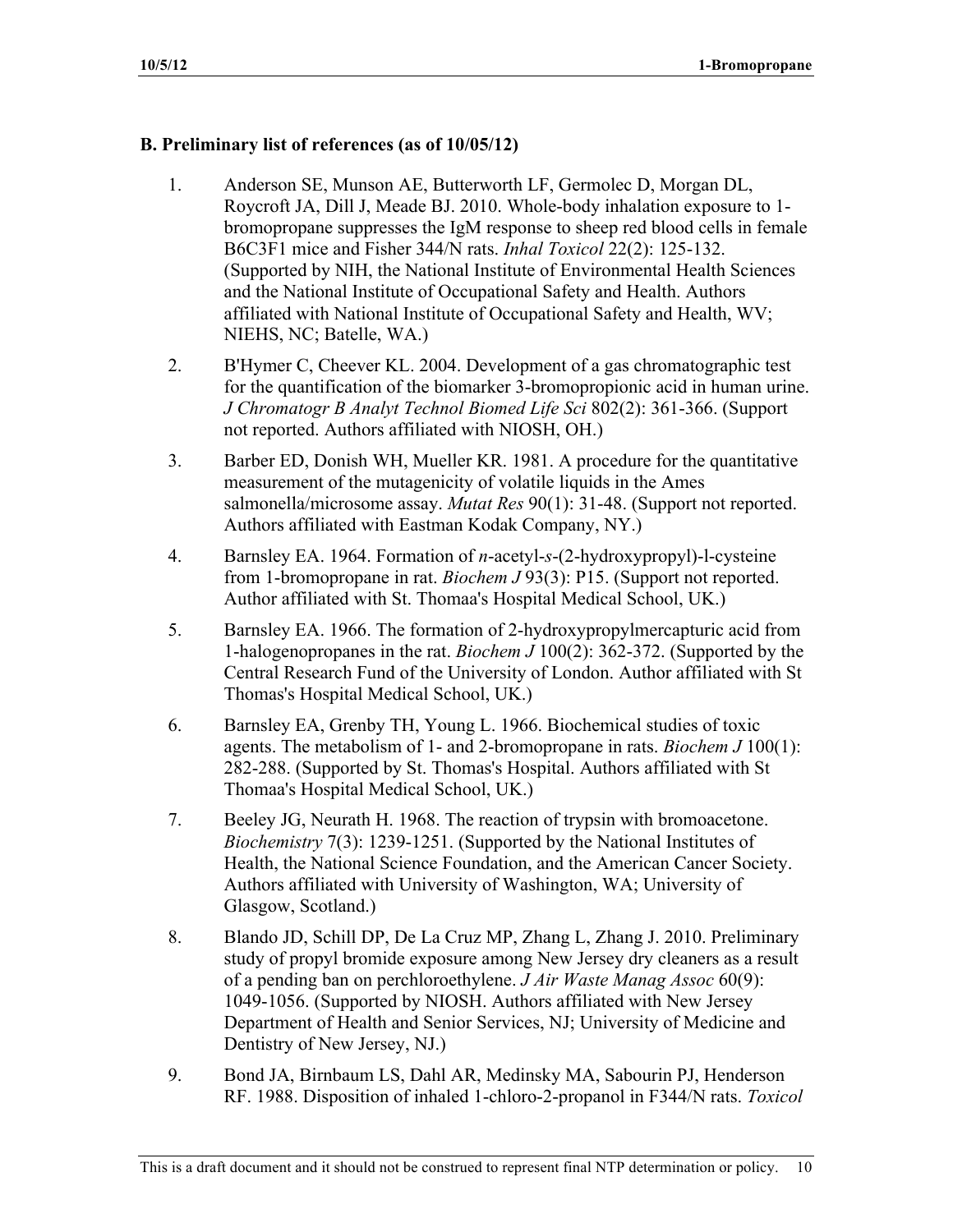*Appl Pharmacol* 95(3): 444-455. (Supported by the and U.S. Department of Energy and NIEHS. Authors affiliated with Lovelace Biomedical and Environmental Research Institute, NM; NIEHS, NC.)

- 10. CDC. 2008. *1-BP: A Potential Occupational Hazard*. Centers for Disease Control and Prevention. http://blogs.cdc.gov/niosh-science $b\log/2008/12/1bp/$ . Accessed on 2/8/12.
- 11. Cheever KL, Marlow KL, B'Hymer C, Hanley KW, Lynch DW. 2009. Development of an HPLC-MS procedure for the quantification of N-acetyl-S (n-propyl)-l-cysteine, the major urinary metabolite of 1-bromopropane in human urine. *J Chromatogr B Analyt Technol Biomed Life Sci* 877(8-9): 827 832. (Support not reported. Authors affiliated with NIOSH, OH.)
- 12. Chovanec M, Cedervall B, Kolman A. 2001. DNA damage induced by gamma-radiation in combination with ethylene oxide or propylene oxide in human fibroblasts. *Chem Biol Interact* 137(3): 259-268. (Supported by the Swedish Radiation Protection Institute and the Slovak Grant Agency for Science. Authors affiliated with Cancer Research Institute, Slovakia; Karolinska Institute, Sweden; Stockholm Uniersity, Sweden.)
- 13. Couch R, Ehrenberg L, Magnusson AL, Nilsson R, de la Rosa ME, Törnqvist M. 1996. *In vivo* dosimetry of ethylene oxide and propylene oxide in the cynomolgus monkey. *Mutat Res* 357(1-2): 17-23. (Supported by the Swedish Environmental Protection Agency and from the National Swedish Chemicals Inspectorate. Authors affiliated with Coulston Foundation, NM; Stockholm University, Sweden; Universidad National Autonoma de Mexico, Mexico.)
- 14. Czene K, Osterman-Golkar S, Yun X, Li G, Zhao F, Pérez HL, Li M, Natarajan AT, Segerbäck D. 2002. Analysis of DNA and hemoglobin adducts and sister chromatid exchanges in a human population occupationally exposed to propylene oxide: a pilot study. *Cancer Epidemiol Biomarkers Prev* 11(3): 315-318. (Support not reported. Authors affiliated with Karolinska Institute, Sweden; Stockholm University, Sweden; Leiden University Medical Centre, Netherlands; Liaoning Institute of Occupational Health, China; Huludao Chemicals Plant, China; Huludao Institute of Occupational Health, China.)
- 15. DePry JL, Reed KB, Cook-Norris RH, Brewer JD. 2011. Iatrogenic immunosuppression and cutaneous malignancy. *Clin Dermatol* 29(6): 602 613. (Support not reported. Authors affiliated with Kansas City University of Medicine, KS; Mayo Clinic, MN.)
- 16. Dröge W, Schulze-Osthoff K, Mihm S, Galter D, Schenk H, Eck HP, Roth S, Gmünder H. 1994. Functions of glutathione and glutathione disulfide in immunology and immunopathology. *FASEB J* 8(14): 1131-1138. (Support not reported. Authors affiliated with Deutsches Krebsforschungszentrum, Germany.)
- 17. Dröge W, Breitkreutz R. 2000. Glutathione and immune function. *Proc Nutr Soc* 59(4): 595-600. (Support not reported. Authors affiliated with Deutsches Krebsforschungszentrum, Germany.)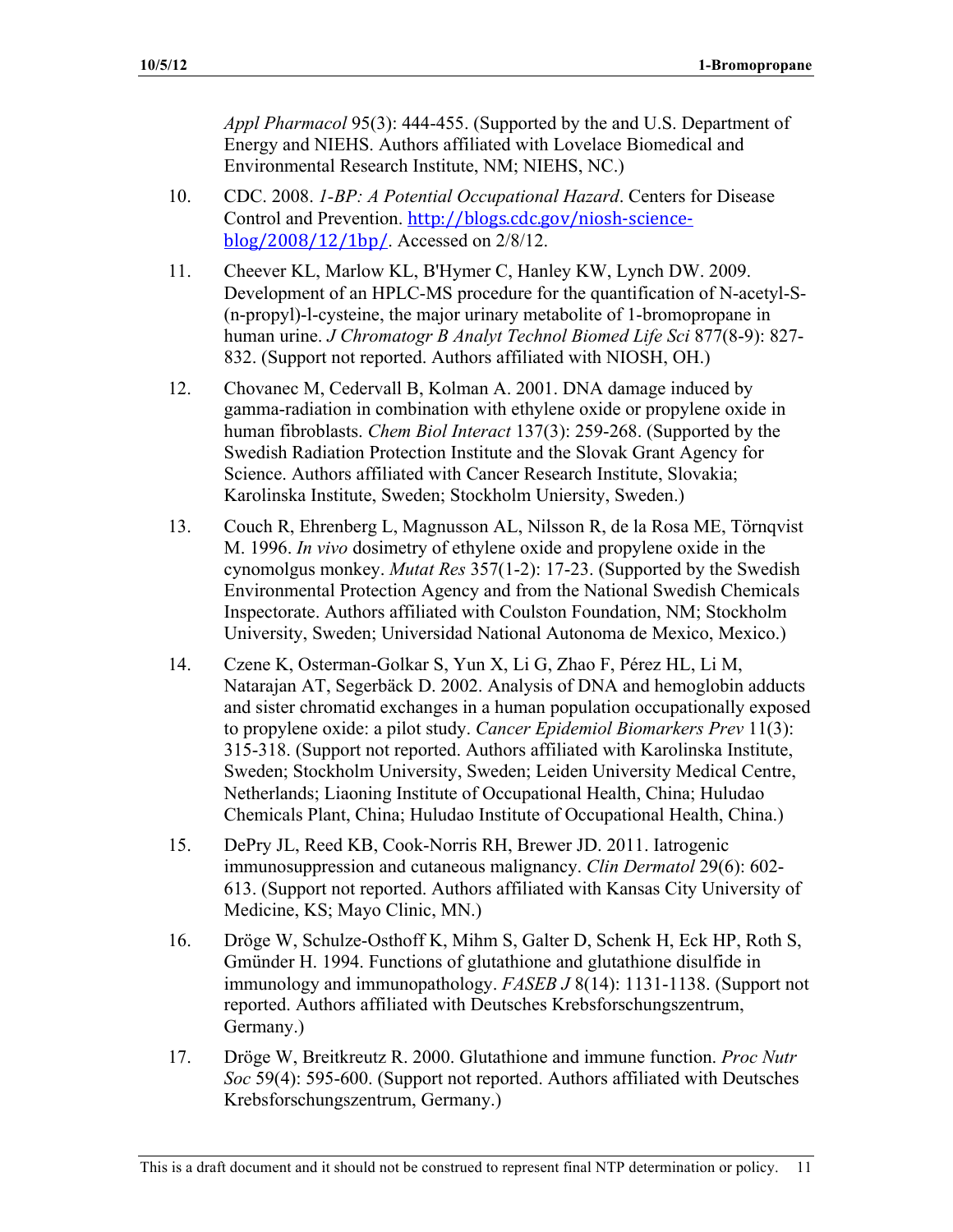- 18. Eisenberg J, Ramsey J. 2010. *Evaluation of 1-Bromopropane Use in Four New Jersey Commercial Dry Cleaning Facilities*. Health Hazard Evaluation Report HETA 2008-0175-3111. National Institute for Occupational Safety and Health. 28 pp.
- 19. El Ramy R, Ould Elhkim M, Lezmi S, Poul JM. 2007. Evaluation of the genotoxic potential of 3-monochloropropane-1,2-diol (3-MCPD) and its metabolites, glycidol and  $\beta$ -chlorolactic acid, using the single cell gel/comet assay. *Food Chem Toxicol* 45(1): 41-48. (Supported by the French Food Safety Agency and Afssa. Authors affiliated with Agence Française de Sécurité Sanitaire des Aliments, France; Aventis Pharma, France.)
- 20. Elf Atochem. 1994. *Ames Test--Reverse Mutation Assay on Salmonella typhimurium. n-Propyl Bromide*. HIS1005/1005A. Study performed by Sanofi Recherche. Service de Toxicologie (as cited in NTP 2003a).
- 21. EPA. 2003. *Alternative Adhesive Technologies: Foam Furniture and Bedding Industries*. U.S. Environmental Protection Agency. 260 pp.
- 22. EPA. 2007a. Protection of stratospheric ozone: listing of substitutes for ozonedepleting substances n-propyl bromide in solvent cleaning *Fed Reg* 72(103): 30142-30167.
- 23. EPA. 2012. *Non-confidential IUR Production Volume Information*. U.S. Environmental Protection Agency. http://cfpub.epa.gov/iursearch/index.cfm and search by CAS no.
- 24. ESIS. 2012. *2012 ACGIH TLV Updates: March 2012 Newsletter*. Cromwell, CT: ESIS Environmental Health Lab.
- 25. Fabiani R, Rosignoli P, De Bartolomeo A, Fuccelli R, Morozzi G. 2012. Genotoxicity of alkene epoxides in human peripheral blood mononuclear cells and HL60 leukaemia cells evaluated with the comet assay. *Mutat Res* 747(1): 1-6. (Support not reported. Authors affiliated with Università di Perugia, Italy.)
- 26. FR. 2003. Protection of stratospheric ozone; Listing of substitutes for ozonedepleting substances - n-propyl bromide. *Fed Reg* 68(106): 33284-33316.
- 27. FR. 2007. Protection of stratospheric ozone: Listing of substitutes for ozonedepleting substances - n-propyl bromide in adhesives, coatings and aerosols. *Fed Reg* 72(103): 30168-30207.
- 28. Frasch HF, Dotson GS, Barbero AM. 2011. In vitro human epidermal penetration of 1-bromopropane. *J Toxicol Environ Health A* 74(19): 1249 1260. (Support not reported. Authors affiliated with NIOSH, WV and OH.)
- 29. Garner CE, Sumner SC, Davis JG, Burgess JP, Yueh Y, Demeter J, Zhan Q, Valentine J, Jeffcoat AR, Burka LT, Mathews JM. 2006. Metabolism and disposition of 1-bromopropane in rats and mice following inhalation or intravenous administration. *Toxicol Appl Pharmacol* 215(1): 23-36. (Supported by NIEHS. Authors affiliated with RTI International, NC; National Institute of Environmental Health Sciences, NC.)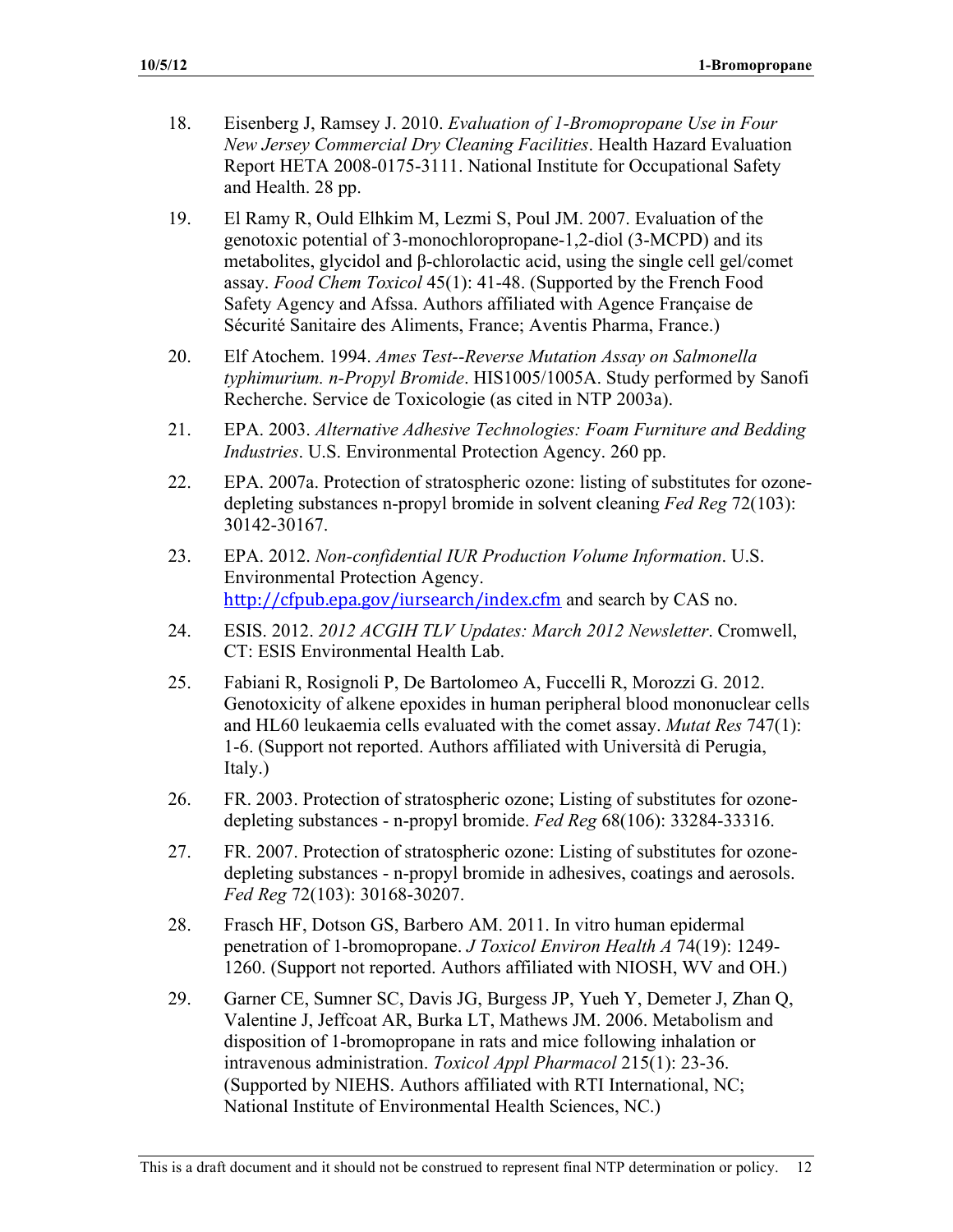- 30. Garner CE, Sloan C, Sumner SC, Burgess J, Davis J, Etheridge A, Parham A, Ghanayem BI. 2007. CYP2E1-catalyzed oxidation contributes to the sperm toxicity of 1-bromopropane in mice. *Biol Reprod* 76(3): 496-505. (Supported by the National Institutes of Health/National Institute of Environmental Health Sciences. Authors affiliated with RTI International, NC; National Institute of Environmental Health Sciences, NC.)
- 31. Ghanayem BI, Hoffler U. 2007. Investigation of xenobiotics metabolism, genotoxicity, and carcinogenicity using *Cyp2e1(-/-)* mice. *Curr Drug Metab*  8(7): 728-749. (Supported by the NIH, National Institute of Environmental Health Sciences. Authors affiliated with National Institute of Environmental Health Sciences, NC.)
- 32. Golomb BA. 1999. Chapter 10: Does accumulation of the Bromide from PB Produce Bromism? In *A Reviews of the Scientific Literature as it Pertains to Gulf War Illness*. vol 2. Pyridostigmine Bromide. National Defense Research Institute. http://www.gulflink.osd.mil/library/randrep/pb paper/mr1018.2.chap1 **0.html.** (Support and author affiliation not reported.)
- 33. Graul F. 2012b. *Summary of Data on Workplace Exposure to n-Propyl Bromide*. 8 pp.
- 34. Grenby TH, Young L. 1959. Isolation of n-propylmercapturic acid from the urine of animals dosed with 1-bromopropane. *Biochem J* 71: P25. (Support not reported. Authors affiliated with St Thomas's Hospital Medical School, UK.)
- 35. Grenby TH, Young L. 1960. Biochemical studies on toxic agents. 12. The biosynthesis of n-propylmercapturic acid from n-propyl halides. *Biochem J*  75: 28-33. (Supported by St. Thomas's Hospital. Authors affiliated with St. Thomas's Hospital Medical School, UK.)
- 36. Guo TL, McCay JA, Brown RD, Musgrove DL, Butterworth L, Munson AE, Germolec DR, White KL, Jr. 2000. Glycidol modulation of the immune responses in female B6C3F1 mice. *Drug Chem Toxicol* 23(3): 433-457. (Supported by NIEHS. Authors affiliated with Virginia Commonwealth University, VA; NIEHS, NC.)
- 37. Guyton KZ, Kyle AD, Aubrecht J, Cogliano VJ, Eastmond DA, Jackson M, Keshava N, Sandy MS, Sonawane B, Zhang L, Waters MD, Smith MT. 2009. Improving prediction of chemical carcinogenicity by considering multiple mechanisms and applying toxicogenomic approaches. *Mutat Res* 681(2-3): 230-240. (Supported by the U.S. EPA, Integrated Laboratory Systems (ILS), Inc., Pfizer, Inc. and NIEHS. Authors affiliated with U.S. Environmental Protection Agency, Washington, D.C.; University of California - Berkeley, CA; Pfizer Global Research and Development, CT; International Agency for Research on Cancer, France; University of California - Riverside, CA; Integrated Laboratory Systems (ILS), Inc., NC; California Environmental Protection Agency, CA.)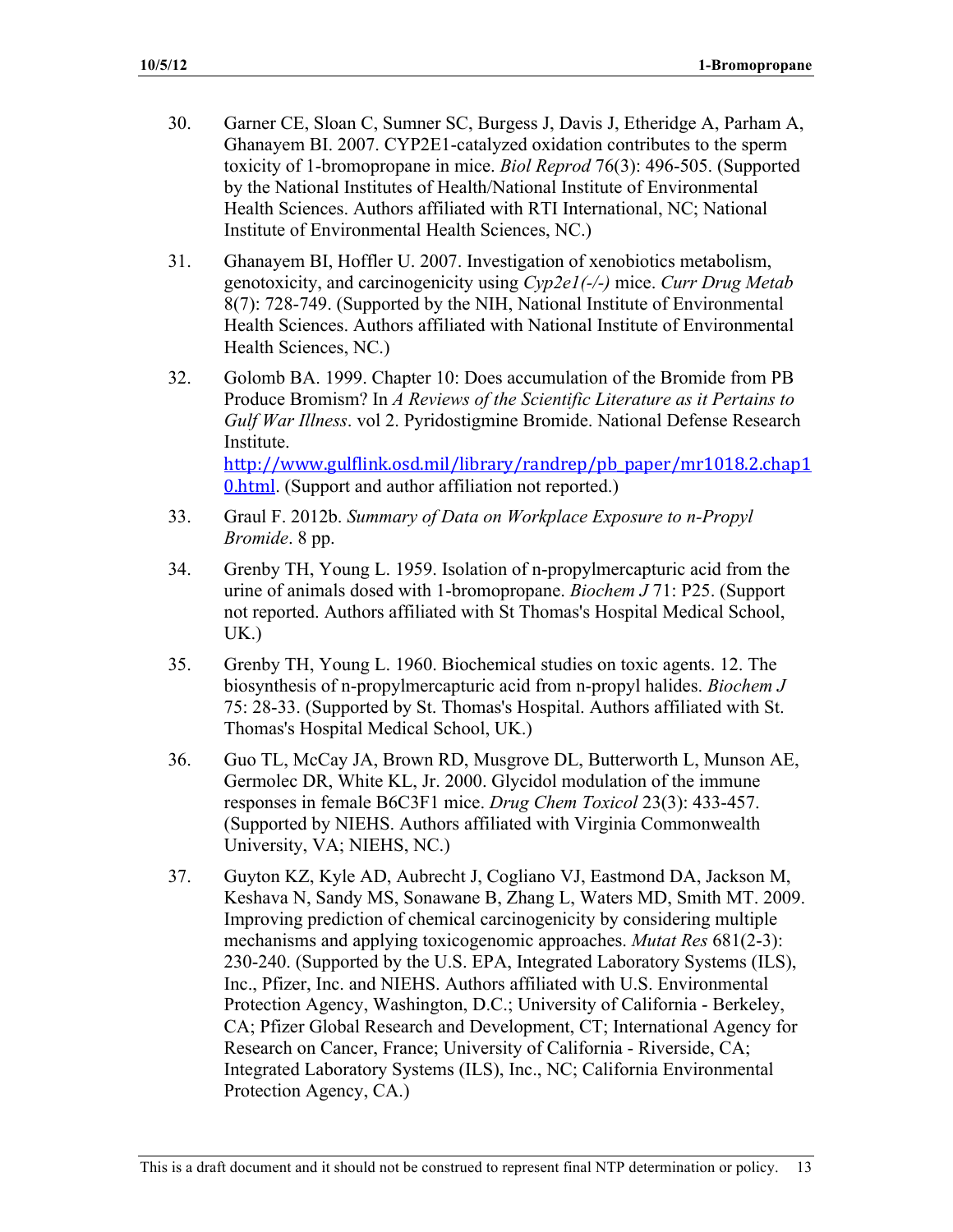- 38. Han EH, Hwang YP, Lee KJ, Jeong TC, Jeong HG. 2008. 1-Bromopropane induces macrophage activation via extracellular signal-regulated kinase 1/2 MAPK and NF- $\kappa$ B pathways. *Cancer Lett* 262(1): 28-36. (Supported by the National Institute of Toxicological Research. Authors affiliated with Chosun University, Republic of Korea; Yeungnam University, Republic of Korea.)
- 39. Han EH, Yang JH, Kim HK, Choi JH, Khanal T, Do MT, Chung YC, Lee KY, Jeong TC, Jeong HG. 2012. 1-Bromopropane up-regulates cyclooxygenase-2 expression via NF- $\kappa$ B and C/EBP activation in murine macrophages. *Food Chem Toxicol*(In press). (Supported by the National Research Foundation of Korea. Authors affiliated with Chungnam National University, South Korea; Korea International University, South Korea; Chonnam National University, South Korea; Yeungnam University, South Korea.)
- 40. Hanley K, Curwin B, Sanderson W, Johnson B. 2005. *Workers' Exposures to n-Propyl Bromide in Two Foam Fabricating Plants Manufacturing Furniture Polyurethane Seat Cushions in North Carolina*. IWSB 232.10. National Institute for Occupational Safety and Health. 22 pp.
- 41. Hanley KW, Dunn K. 2006. *Workers' Exposures to n-Propyl Bromide at a Helicopter Transmission Factory*. IWSB 232.11. National Institute for Occupational Safety and Health. 21 pp.
- 42. Hanley KW, Petersen M, Curwin BD, Sanderson WT. 2006a. Urinary bromide and breathing zone concentrations of 1-bromopropane from workers exposed to flexible foam spray adhesives. *Ann Occup Hyg* 50(6): 599-607. (Supported by the National Toxicology Program (NTP), National Institute of Environmental Health Sciences (NIEHS) and the National Institute for Occupational Safety and Health (NIOSH), Centers for Disease Control and Prevention (CDC). Authors affiliated with NIOSH, OH; University of Iowa, IA.)
- 43. Hanley KW, Dunn K, Sollberger R. 2006b. *Workers' Exposures to n-Propyl Bromide at an Aerospace Components Manufacturer*. IWSB 232.12. National Institute for Occupational Safety and Health. 26 pp.
- 44. Hanley KW, Dunn KL. 2007. *Workers' Exposures to n-Propyl Bromide at an Optical Prism and Optical Assemblies Manufacturer*. IWSB 232.15. National Institute for Occupational Safety and Health. 23 pp.
- 45. Hanley KW, Dunn KL, Johnson B. 2007. *Workers' Exposures to n-Propyl Bromide at an Adhesives and Coatings Manufacturer*. IWSB 232.16. National Institute for Occupational Safety and Health. 24 pp.
- 46. Hanley KW, Johnson B. 2007a. *Workers' Exposures to n-Propyl Bromide at a Printed Electronics Circuit Assembly Manufacturer*. IWSB 232.14. National Institute for Occupational Safety and Health. 23 pp.
- 47. Hanley KW, Johnson B. 2007b. *Workers' Exposures to n-Propyl Bromide at a Hydraulic Power Control Component Manufacturer*. IWSB 232.13. National Institute for Occupational Safety and Health. 26 pp.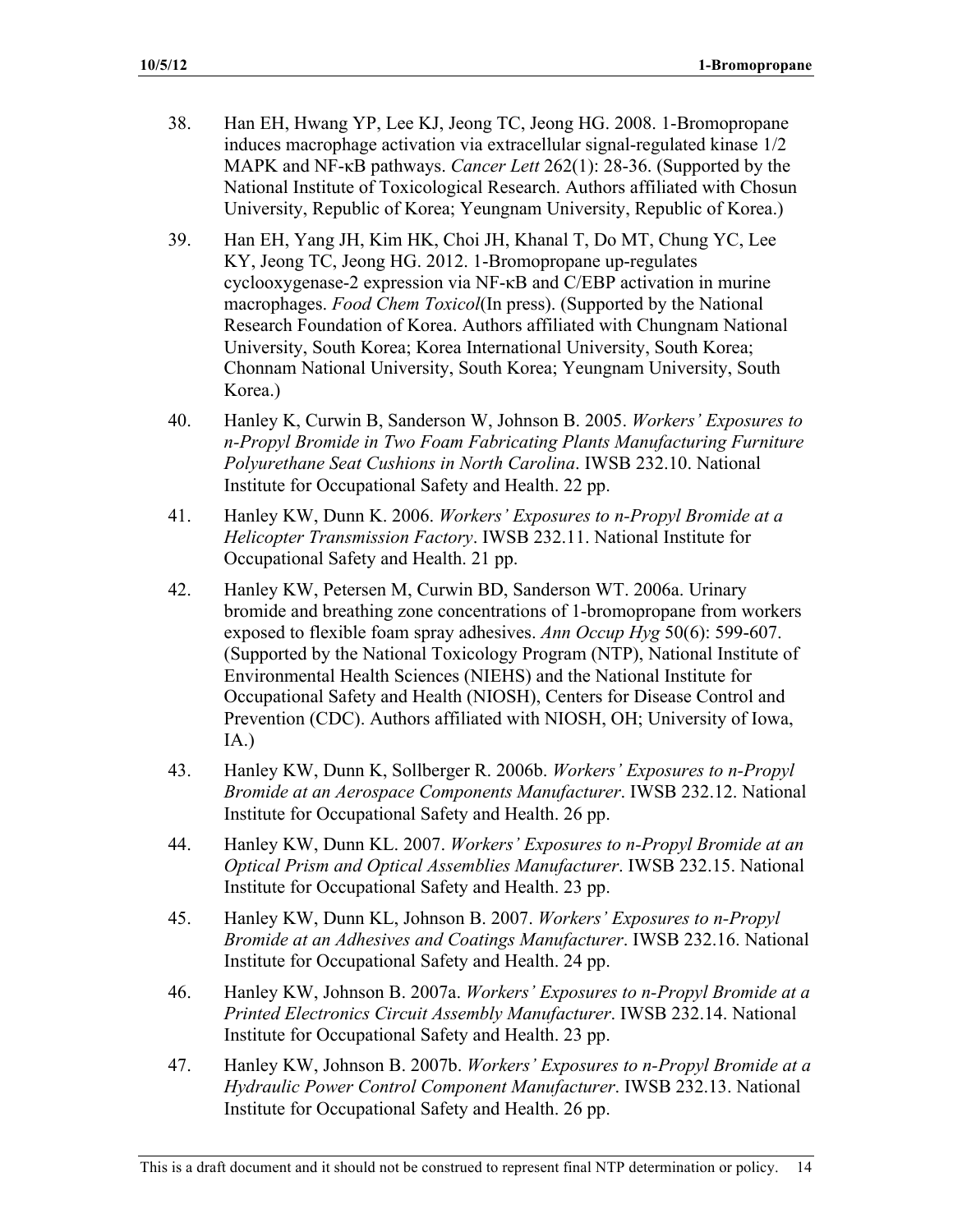- 48. Hanley KW, Petersen MR, Cheever KL, Luo L. 2009. *N*-acetyl-*S*-(*n*-propyl)-lcysteine in urine from workers exposed to 1-bromopropane in foam cushion spray adhesives. *Ann Occup Hyg* 53(7): 759-769. (Supported by the NTP, National Institute of Environmental Health Sciences (NIEHS), and the NIOSH Centers for Disease Control and Prevention (CDC). Authors affiliated with NIOSH, OH; Constella Group, OH.)
- 49. Hanley KW, Petersen MR, Cheever KL, Luo L. 2010. Bromide and *N*-acetyl-*S*-(*n*-propyl)-L-cysteine in urine from workers exposed to 1-bromopropane solvents from vapor degreasing or adhesive manufacturing. *Int Arch Occup Environ Health* 83(5): 571-584. (Supported by NTO-NIEHS and NIOSH. Authors affiliated with NIOSH, OH.)
- 50. Harney JM, Hess J, Reh CM, Trout D. 2002. *NIOSH Health Hazard Evaluation Report. STN Cushion Company, Thomasville, NC*. HETA 2000 0410-2891. Cincinnati, OH: National Institute for Occupational Safety and Health. 54 pp.
- 51. Harney JM, Nemhauser JB, Reh CM, Trout D. 2003. *NIOSH Health Hazard Evaluation Report. Marx Industries, Inc., Sawmills, NC*. HETA 99-0260 2906. Cincinnati, OH: National Institute for Occupational Safety and Health. 64 pp.
- 52. Hawkins WE, Walker WW, James MO, Manning CS, Barnes DH, Heard CS, Overstreet RM. 1998. Carcinogenic effects of 1,2-dibromoethane (ethylene dibromide; EDB) in Japanese medaka (*Oryzias latipes*). *Mutat Res* 399(2): 221-232. (Supported by the National Cancer Institute and by the United States Army Biomedical Research and Development Command. Authors affiliated with University of Southern Mississippi, MS; University of Florida, FL.)
- 53. Hendricks JD, Shelton DW, Loveland PM, Pereira CB, Bailey GS. 1995. Carcinogenicity of dietary dimethylnitrosomorpholine, N-methyl-N'-nitro-Nnitrosoguanidine, and dibromoethane in rainbow trout. *Toxicol Pathol* 23(4): 447-457. (Supported by the Procter and Gamble Company, U.S. Public Health Service and National Institute of Environmental Health Sciences Center. Authors affiliated with Oregon State University, OR.)
- 54. HSDB. 2006. *Hazardous Substances Data Bank*. National Library of Medicine. Updated on 4/20/06. http://toxnet.nlm.nih.gov/cgibin/sis/htmlgen?HSDB and search on CAS number or compound name. Last accessed 2/7/12.
- 55. Huang Z, Ichihara S, Oikawa S, Chang J, Zhang L, Takahashi M, Subramanian K, Mohideen SS, Wang Y, Ichihara G. 2011. Proteomic analysis of hippocampal proteins of F344 rats exposed to 1-bromopropane. *Toxicol Appl Pharmacol* 257(1): 93-101. (Supported by the Japanese Society for the Promotion of Science. Authors affiliated with Nagoya University Graduate School of Medicine, Japan; Guangdong Prevention and Treatment Center for Occupational Diseases, China; Mie University, Japan.)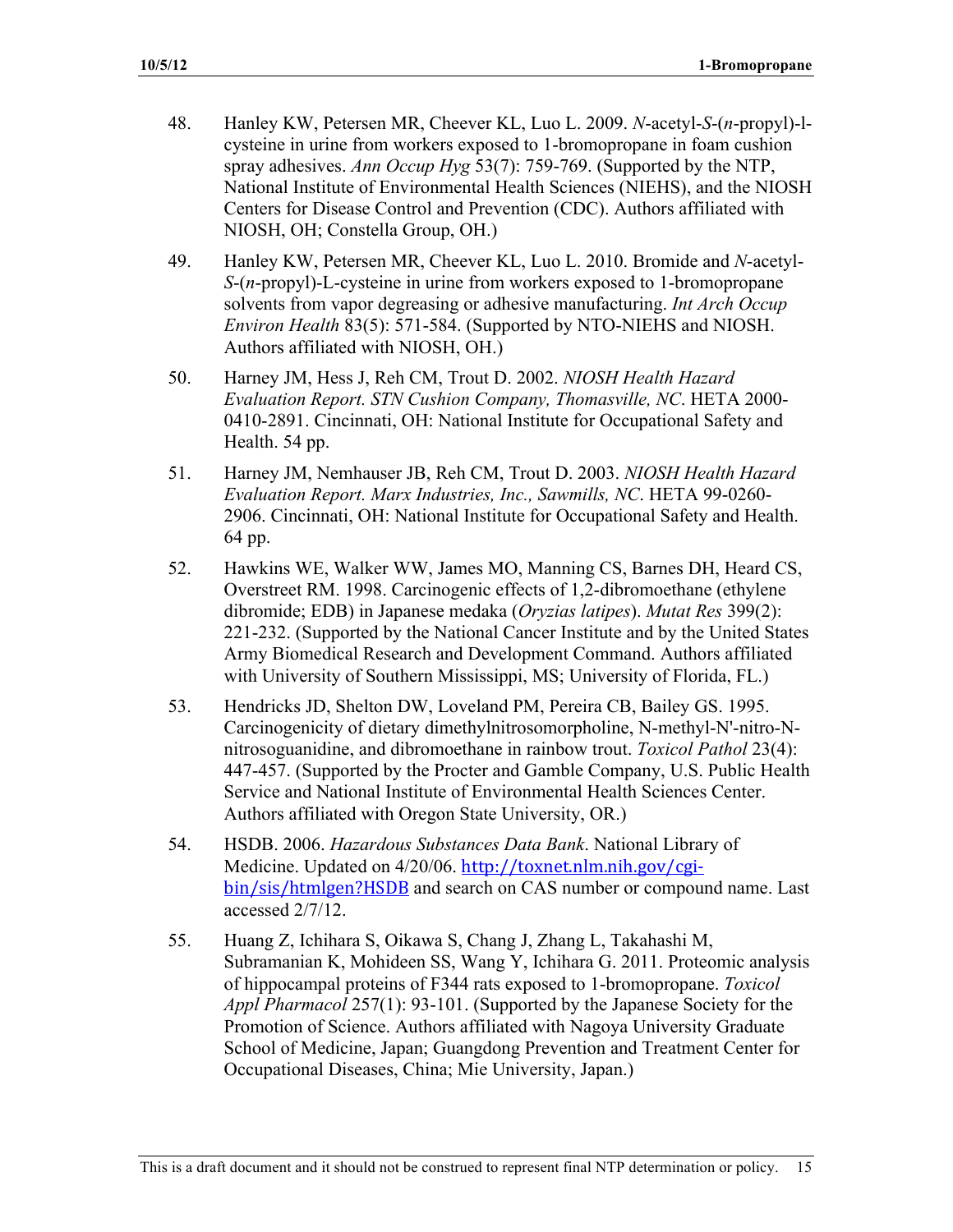- 56. Hyman J, Leifer Z, Rosenkranz HS. 1980. The *E. coli* Pol A-1 assay: a quantitative procedure for diffusible and non-diffusible chemicals. *Mutat Res*  74(2): 107-111. (Supported by the National Cancer Institute. Authors affiliated with New York Medical College, NY.)
- 57. IARC. 1994. Propylene Oxide. In *Some Industrial Chemicals*. IARC Monographs on the Evaluation of Carcinogenic Risks to Humans, vol. 60. Lyon, France: International Agency for Research on Cancer. pp. 181-213.
- 58. IARC. 1999. 1,2-Dibromo-3-chloropropane. In *Re-evaluation of Some Organic Chemicals, Hydrazine and Hydrogen Peroxide*. IARC Monographs on the Evaluation of Carcinogenic Risks to Humans, vol. 71. Lyon, France: International Agency for Research on Cancer. pp. 479-500.
- 59. IARC. 2000. Glycidol. In *Some Industrial Chemicals*. IARC Monographs on the Evaluation of Carcinogenic Risks to Humans, vol. 77. Lyon, France: International Agency for Research on Cancer. pp. 469-486.
- 60. Ichihara G, Miller JK, Ziolkowska A, Itohara S, Takeuchi Y. 2002a. Neurological disorders in three workers exposed to 1-bromopropane. *J Occup Health* 44(1): 1-7. (Support not reported. Authors affiliated with Nagoya University Graduate School of Medicine, Japan; Johnson Neurological Clinic, NC; High Point Regional Hospital, NC.)
- 61. Ichihara G, Li W, Ding X, Peng S, Yu X, Shibata E, Yamada T, Wang H, Itohara S, Kanno S, Sakai K, Ito H, Kanefusa K, Takeuchi Y. 2004a. A survey on exposure level, health status, and biomarkers in workers exposed to 1 bromopropane. *Am J Ind Med* 45(1): 63-75. (Support not reported. Authors affiliated with Nagoya University, Japan; WHO Collaborating Center for Research Reproduction, China; Yixing Anti-epidemic and Health Station, China; National Institute of Industrial Health, Japan; Nagoya City Public Health Research Institute, Japan; Aichi Human Service Center, Japan. )
- 62. Ichihara G, Li W, Shibata E, Ding X, Wang H, Liang Y, Peng S, Itohara S, Kamijima M, Fan Q, Zhang Y, Zhong E, Wu X, Valentine WM, Takeuchi Y. 2004b. Neurologic abnormalities in workers of a 1-bromopropane factory. *Environ Health Perspect* 112(13): 1319-1325. (Supported by the Japan Society for the Promotion of Science. Authors affiliated with Nagoya University, Japan; Shanghai Institute of Planned Parenthood Research, China; Aichi Medical University, Japan; Johns Hopkins University School of Medicine, MD; Yixing Anti-Epidemic and Health Station, China; Vanderbilt University Medical Center, TN.)
- 63. Ichihara G. 2005a. Neuro-reproductive toxicities of 1-bromopropane and 2 bromopropane. *Int Arch Occup Environ Health* 78(2): 79-96. (Support not reported. Author affiliated with Nagoya University Graduate School of Medicine, Japan.)
- 64. Ichihara G, Li W, Shibata E, Ding X, Wang H, Li J, Huang F, Peng S, Gu B, Ichihara S, Takeuchi Y. 2006. Exposure to 1-bromopropane adversely affects vibration sense and nerve conduction velocity of lower limbs and central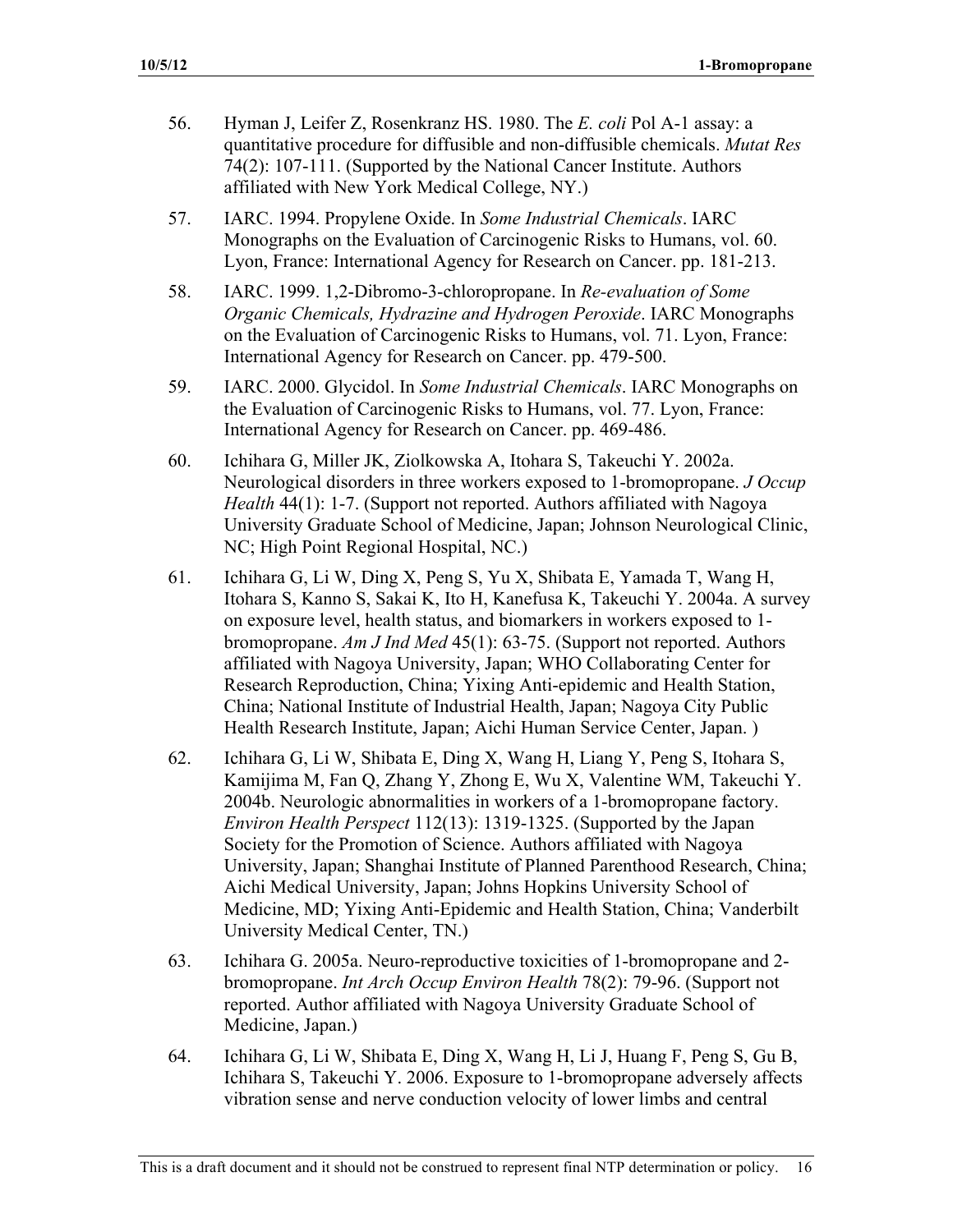nervous system in workers. *Clin Toxicol* 44(5): 668. (Support not reported. Authors affiliated with Nagoya University Graduate School of Medicine, Japan; Shanghai Institute of Planned Parenthood Research, China; Aichi Medical University, Japan; Yixing Center for Disease Control and Prevention, China; Mie University Functional Genomics Institute, Japan.)

- 65. Ichihara G, Kitoh J, Li W, Ding X, Ichihara S, Takeuchi Y. 2011b. Neurotoxicity of 1-bromopropane: Evidence from animal experiments and human studies. *J Adv Res*(In press). (Support not reported. Authors affiliated with Nagoya University, Japan; Shanghai Institute of Planned Parenthood Research, China; Mie University, Japan.)
- 66. Ishidao T, Kunugita N, Fueta Y, Arashidani K, Hori H. 2002. Effects of inhaled 1-bromopropane vapor on rat metabolism. *Toxicol Lett* 134(1-3): 237 243. (Support not reported. Authors affiliated with University of Occupational and Environmental Health, Japan.)
- 67. James SP, Jeffery DJ. 1964. The biosynthesis of *N*-acetyl-*S*-hydroxyalkylcysteines. *Biochem J* 16 pp. (Support not reported. Authors affiliated with University of Birmingham.)
- 68. Johnson CW, Williams WC, Copeland CB, DeVito MJ, Smialowicz RJ. 2000. Sensitivity of the SRBC PFC assay versus ELISA for detection of immunosuppression by TCDD and TCDD-like congeners. *Toxicology* 156(1): 1-11. (Supported by a Cooperative Research and Development Agreement with E.I. DuPont de Nemours & Company and the Dow Chemical Company and NHEERL/ORD/EPA and the U.S. EPA/UNC Research Training Agreement. Authors affiliated with University of North Carolina, NC; U.S. EPA, NC.)
- 69. Jones AR, Walsh DA. 1979. The oxidative metabolism of 1-bromopropane in the rat. *Xenobiotica* 9(12): 763-772. (Support not reported. Authors affiliated with The University of Sydney, Australia; Camperdown Children's Hospital, Australia.)
- 70. Kaneko T, Kim HY, Wang PY, Sato A. 1997. Partition coefficients and hepatic metabolism *in vitro* of 1- and 2- Bromopropanes. *J Occup Health*  39(4): 341-342. (Support not reported. Authors affiliated with Medical University of Yamanashi, Korea; Research Institute of Industrial Health, Korea.)
- 71. Kawai T, Takeuchi A, Miyama Y, Sakamto K, Zhang ZW, Higashikawa K, Ikeda M. 2001. Biological monitoring of occupational exposure to Ibromopropane by means of urinalysis for I-bromopropane and bromide ion. *Biomarkers* 6(5): 303-312. (Support not reported. Authors affiliated with Osaka Occupational Health Service Center, Japan; Kyoto Women's University, Japan; Kyoto Industrial Health Association, Japan.)
- 72. Kim H, Chung J, Chung Y, *et al*. 1998. *Toxicological Studies on Inhalation of 1-Bromopropane Using Rats*. Report submitted to the Industrial Health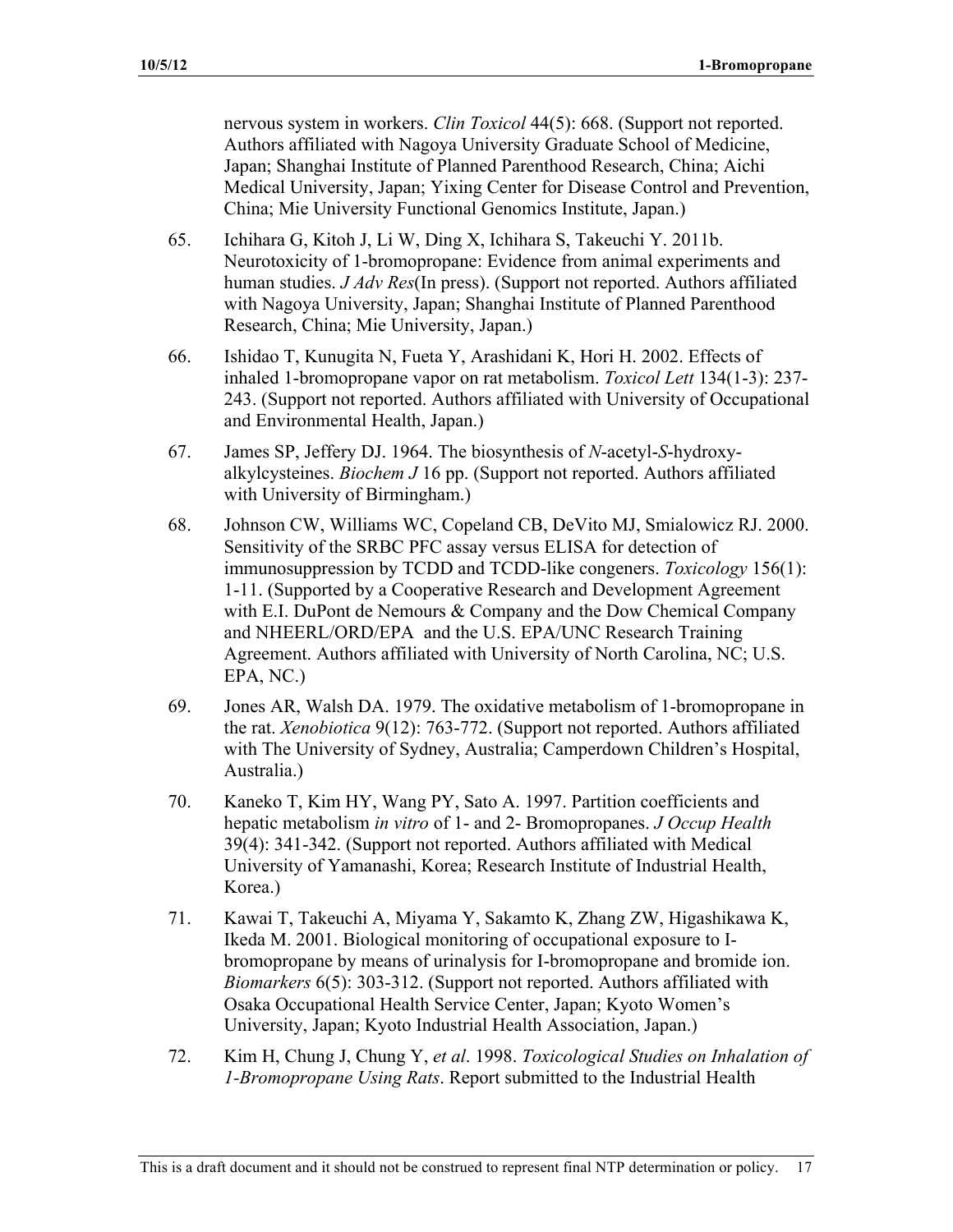Research Institute – Korea Industrial Safety Corporation (as cited by NTP 2003a).

- 73. Kim KW, Kim HY, Park SS, Jeong HS, Park SH, Lee JY, Jeong JH, Moon YH. 1999b. Gender differences in activity and induction of hepatic microsomal cytochrome P-450 by 1-bromopropane in Sprague-Dawley rats. *J Biochem Mol Biol* 32(3): 232-238. (Support not reported. Authors affiliated with Industrial Heahh Research Institute, Korea; University of Tokyo, Japan.)
- 74. Kim Y, Park J, Moon Y. 1999a. Hematopoietic and reproductive toxicity of 2 bromopropane, a recently introduced substitute for chlorofluorocarbons. *Toxicol Lett* 108(2-3): 309-313. (Support not reported. Authors affiliated with Industrial Health Research Institute, Korea.)
- 75. Knöppel H, Schauenburg H. 1989. Sceening of household product for the emission of volatile organic compounds. *Environ Int* 15: 413-418. (Support not reported. Authors affiliated with Commission of the European Communities, Italy.)
- 76. Kolman A, Spivak I, Näslund M, Dušinská M, Cedervall B. 1997. Propylene oxide and epichlorohydrin induce DNA strand breaks in human diploid fibroblasts. *Environ Mol Mutagen* 30(1): 40-46. (Supported by the Swedish Fund for Research Without Animal Experiments, the Swedish Radiation Protection Institute, the Slovak Grant Agency, the European Commission, the Stockholm Cancer Society, the Fund of Karolinska Institute and the Swedish Institute. Authors affiliated with Stockholm University, Sweden; Russian Academy of Sciences, Russia; Institute of Preventive and Clinical Medicine, Slovak Republic; Karolinska Institute, Sweden.)
- 77. Kuschal C, Thoms KM, Schubert S, Schafer A, Boeckmann L, Schon MP, Emmert S. 2012. Skin cancer in organ transplant recipients: effects of immunosuppressive medications on DNA repair. *Exp Dermatol* 21(1): 2-6. (Supported by the Deutsche Forschungsgemeinschaft DFG, the the Deutsche Krebshilfe, Georg-August-University Goettingen and the Niedersächsische Krebsgesellschaft. Authors affiliated with Georg-August-University, Germany.)
- 78. Lee SK, Jin CH, Hyun SH, Lee DW, Kim GH, Jeon TW, Lee J, Kim DH, Jeong HG, Lee ES, Jeong TC. 2005a. Identification of glutathione conjugates and mercapturic acids of 1,2-dibromopropane in female BALB/c mice by liquid chromatography-electrospray ionization tandem mass spectrometry. *Xenobiotica* 35(1): 97-105. (Supported by KOSEF, Korea. A uthors affiliated with Yeungnam University, Korea; Korea Institute of Science and Technology, Korea; Chosun University, Korea.)
- 79. Lee SK, Jo SW, Jeon TW, Jun IH, Jin CH, Kim GH, Lee DJ, Kim TO, Lee ES, Jeong TC. 2005b. Hepatotoxic effect of 1-bromopropane and its conjugation with glutathione in male ICR mice. *Arch Pharm Res* 28(10): 1177-1182. (Supported by Yeungnam University. Authors affiliated with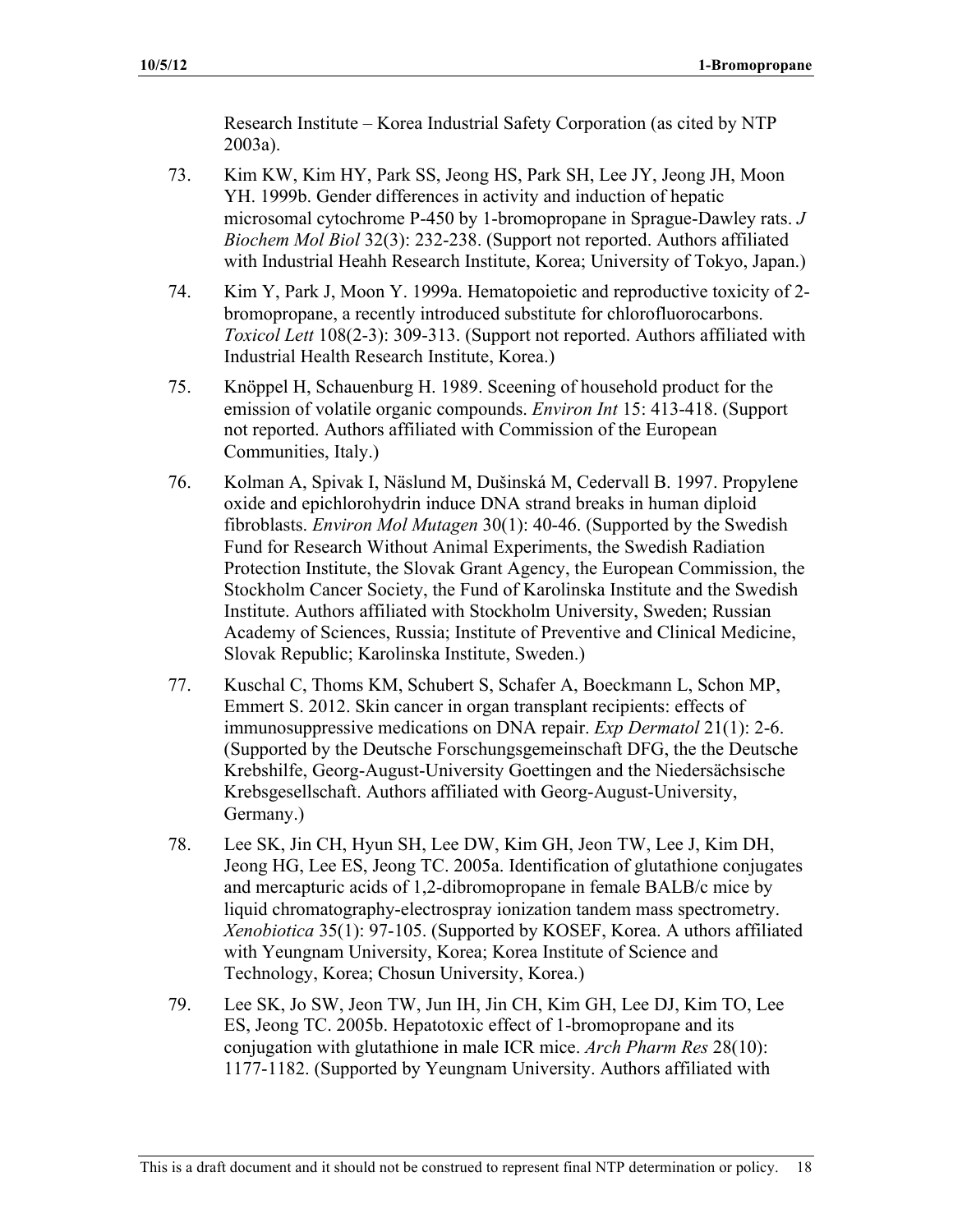Yeungnam University, Korea; Kumoh National Institute of Technology, Korea.)

- 80. Lee SK, Jeon TW, Kim YB, Lee ES, Jeong HG, Jeong TC. 2007a. Role of glutathione conjugation in the hepatotoxicity and immunotoxicity induced by 1-bromopropane in female BALB/c mice. *J Appl Toxicol* 27(4): 358-367. (Supported by the National Institute of Toxicological Research, KFDA, and from Korea Science and Engineering Foundation. Authors affiliated with Yeungnam University, South Korea; Korea Institute of Toxicology, South Korea; Chosun University, South Korea.)
- 81. Lee SK, Lee DJ, Jeong H, Bista SR, Kang MJ, Lee ES, Son JK, Nam DH, Chang HW, Lee SH, Jahng Y, Jeong TC. 2007b. Hepatotoxic and immunotoxic effects produced by 1,3-dibromopropane and its conjugation with glutathione in female BALB/c mice. *J Toxicol Environ Health A* 70(15 16): 1381-1390. (Supported by the National Institute of Toxicological Research. Authors affiliated with Yeungnam University, Korea.)
- 82. Lee SK, Kang MJ, Jeon TW, Ha HW, Yoo JW, Ko GS, Kang W, Jeong HG, Lyoo WS, Jeong TC. 2010a. Role of metabolism in 1-bromopropane-induced hepatotoxicity in mice. *J Toxicol Environ Health A* 73(21-22): 1431-1440. (Supported by the Korea Research Foundation and the Regional Technology Innovation Program of the Ministry of Knowledge & Economy. Authors affiliated with Yeungnam University, Korea; Chungnam National University, Korea.)
- 83. Lee SK, Lee DJ, Ko GS, Yoo SH, Ha HW, Kang MJ, Jeong TC. 2010b. Role of glutathione conjugation in 1-bromobutane-induced hepatotoxicity in mice. *Food Chem Toxicol* 48(10): 2707-2711. (Supported by the National Institute of Food and Drug Safety Evaluation and the Regional Technology Innovation Program of the Ministry of Knowledge & Economy (MKE), Korea. Authors affiliated with Yeungnam University, South Korea.)
- 84. Li W, Shibata E, Zhou Z, Ichihara S, Wang H, Wang Q, Li J, Zhang L, Wakai K, Takeuchi Y, Ding X, Ichihara G. 2010c. Dose-dependent neurologic abnormalities in workers exposed to 1-bromopropane. *J Occup Environ Med*  52(8): 769-777. (Supported by the Japan Society for the Promotion of Science. Authors affiliated with Fudan University, China; Shanghai Institute of Planned Parenthood Research, China; Aichi Medical University, Japan; Mie University Graduate School of Regional Innovation Studies, Japan; Nagoya University, Japan.)
- 85. Li WH, Zhou ZJ, Wang QY, Ichihara G, Takeuchi Y, Ding XC. 2010a. [Effects of 1-bromopropane on neurological and hematological changes of female exposed workers]. *Chin J Ind Hyg Occup Dis* 28(5): 339-344. (Support unknown due to foreign language. Authors affiliated with Fudan University, China.)
- 86. Liu F, Ichihara S, Mohideen SS, Sai U, Kitoh J, Ichihara G. 2009. Comparative study on susceptibility to 1-bromopropane in three mice strains.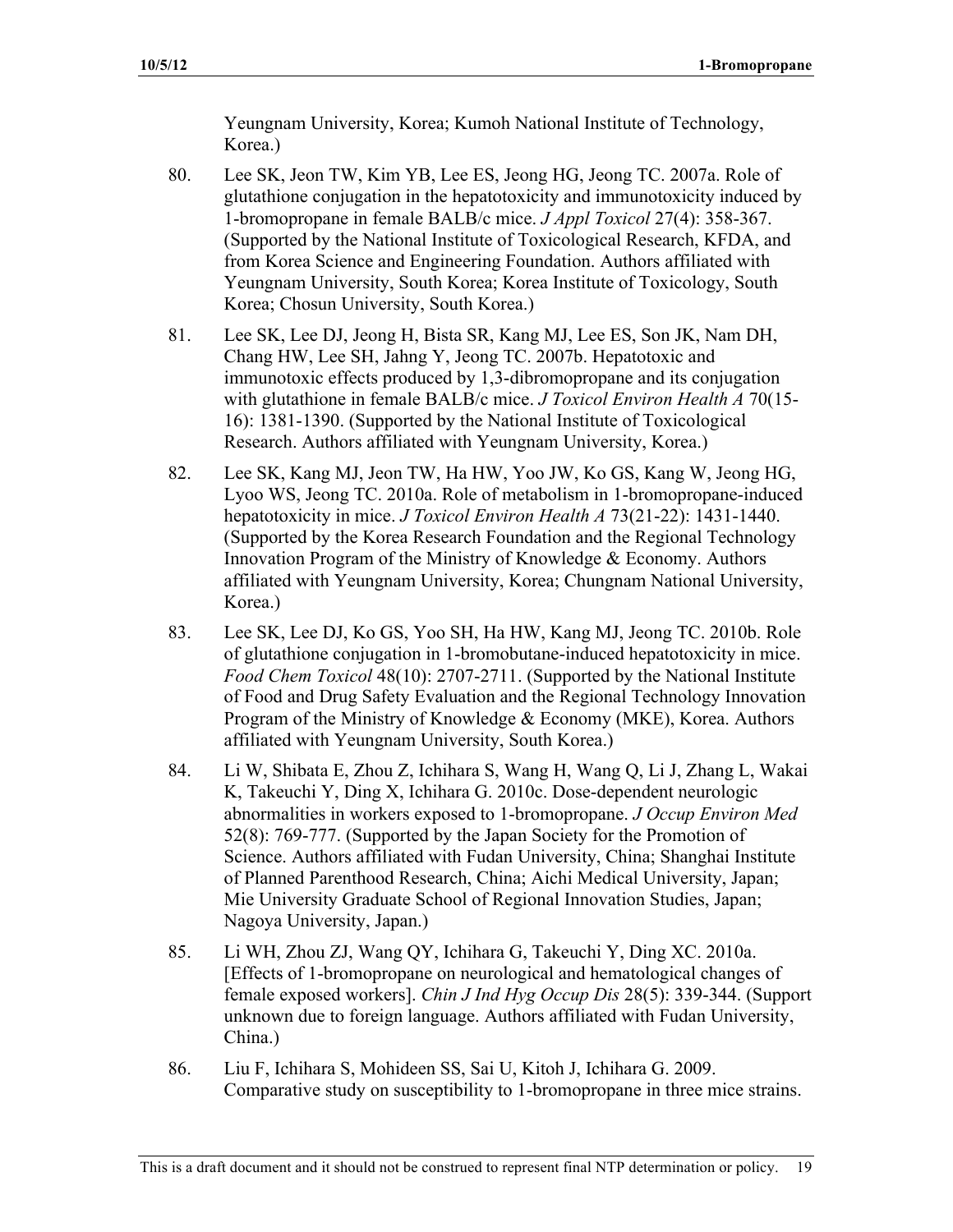*Toxicol Sci* 112(1): 100-110. (Supported by the Japanese Society for the Promotion of Science. Authors affiliated with Nagoya University, Japan; Mie University, Japan.)

- 87. Liu F, Ichihara S, Valentine WM, Itoh K, Yamamoto M, Sheik Mohideen S, Kitoh J, Ichihara G. 2010. Increased susceptibility of Nrf2-null mice to 1bromopropane-induced hepatotoxicity. *Toxicol Sci* 115(2): 596-606. (Supported by the Japanese Society for the Promotion of Science. Authors affiliated with Nagoya University, Japan; Mie University, Japan; Vanderbilt University Medical Center, TN; Hirosaki University Graduate School of Medicine, Japan; Tohoku University, Japan.)
- 88. Majersik JJ, Caravati EM, Steffens JD. 2007. Severe neurotoxicity associated with exposure to the solvent 1-bromopropane (n-propyl bromide). *Clin Toxicol (Phila)* 45(3): 270-276. (Support not reported. Authors affiliated with University of Michigan, MI; Utah Poison Control, UT; University of Utah, UT.)
- 89. Mathias PI, Cheever KL, Hanley KW, Marlow KL, Johnson BC, B'Hymer C. 2012. Comparison and evaluation of urinary biomarkers for occupational exposure to spray adhesives containing 1-bromopropane. *Toxicol Mech Methods* 22(7): 526-532. (Support not reported. Authors affiliated with NIOSH, OH.)
- 90. Mazon G, Philippin G, Cadet J, Gasparutto D, Fuchs RP. 2009. The alkyltransferase-like *ybaZ* gene product enhances nucleotide excision repair of O(6)-alkylguanine adducts in *E. coli*. *DNA Repair (Amst)* 8(6): 697-703. (Supported by the The Olefins Panel Ethylene/Propylene Work Group of the American Chemistry Council, The Propylene Oxide and Glycols Sector Group of Cefic, The Ethylene Oxide and Derivatives Sector Group of Cefic and The Lower Olefins Sector Group of Cefic. Authors affiliated with CNRS, France; INAC/SCIB, France.)
- 91. Mirza T, Gérin M, Bégin D, Drolet D. 2000. A study on the substitution of trichloroethylene as a spot remover in the textile industry. *AIHAJ* 61(3): 431 438. (Supported by IRSST. Authors affiliated with Université de Montréal, Canada; IRRST, Canada.)
- 92. Mitchell AE, Zheng J, Hammock BD, Lo Bello M, Jones AD. 1998. Structural and functional consequences of haloenol lactone inactivation of murine and human glutathione S-transferase. *Biochemistry* 37(19): 6752-6759. (Supported by the National Institute of Environmental Health Sciences, NIH, with funding provided by EPA and the NIEHS Center for Environmental Health Sciences at the University of Californias- Davis. Authors affiliated with University of California - Davis, CA; University of Rome "Tor Vergata", Italy; Pennsylvania State University, PA.)
- 93. MMWR. 2008. Neurologic illness associated with occupational exposure to the solvent 1-bromopropane - New Jersey and Pennsylvania, 2007-2008. *MMWR* 57(48): 1300-1302. (Support and author affiliations not reported.)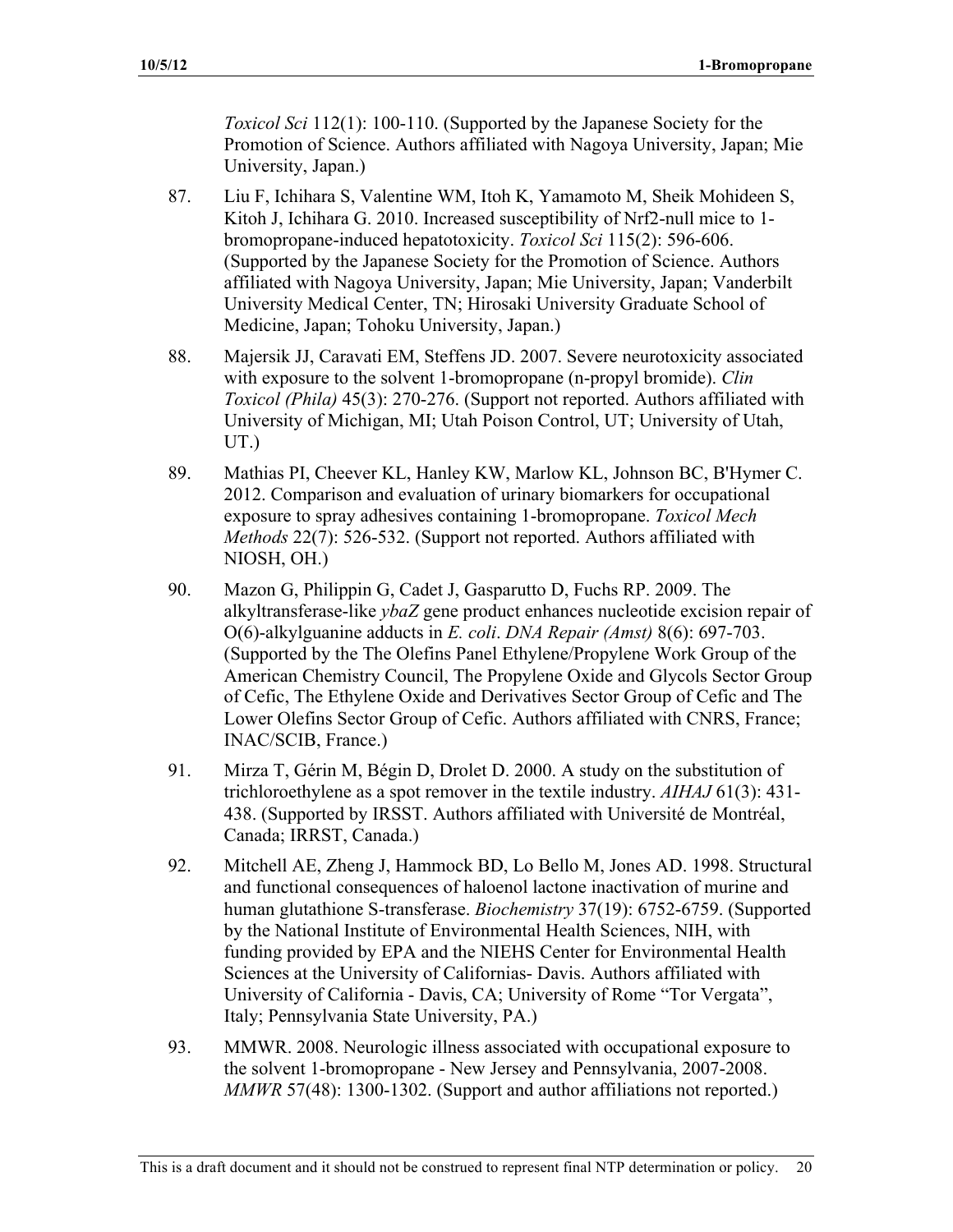- 94. Morgan DL, Nyska A, Harbo SJ, Grumbein SL, Dill JA, Roycroft JH, Kissling GE, Cesta MF. 2011. Multisite carcinogenicity and respiratory toxicity of inhaled 1-bromopropane in rats and mice. *Toxicol Pathol* 39(6): 938-948. (Supported by NIH, National Institute of Environmental Health Sciences. Authors affiliated with National Institute of Environmental Health Sciences, NC; Tel Aviv University, Israel; Battelle Toxicology Northwest, WA.)
- 95. Nivard MJ, Czene K, Segerbäck D, Vogel EW. 2003. Mutagenic activity of ethylene oxide and propylene oxide under *XPG* proficient and deficient conditions in relation to *N*-7-(2-hydroxyalkyl)guanine levels in Drosophila. *Mutat Res* 529(1-2): 95-107. (Supported by the Programme 'INCO-Copernicus' of the European Commission. Authors affiliated with Leiden University Medical Centre, Netherlands; Karolinska Institute, Sweden.)
- 96. NRC. 2012. *National Response Center Database*. United States Coast Guard. http://www.nrc.uscg.mil/foia.html. Last accessed 5/14/12.
- 97. NTP. 1989a. *Toxicology and Carcinogenesis Studies of Tribromopropane (Bromoform) (CAS No. 75-25-2) in F344/N Rats and B6C3F1 Mice (Gavage Studies)*. NTP TR 350, NIH Publication No. 89-2805. Research Triangle Park, NC: National Toxicolgy Program. 198 pp.
- 98. NTP. 1989b. *Toxicology and Carcinogenesis Studies of Bromoethane (Ethyl Bromide) (CAS No. 74-96-4) in F344/N Rats and B6C3F<sub>1</sub> Mice (Inhalation Studies)*. NTP TR 363, NIH Publication No. 90-2818. Research Triangle Park, NC: National Toxicolgy Program. 188 pp.
- 99. NTP. 1999. *Nomination of 1-Bromopropane (1-BP) and 2-Bromopropane (2- BP) for Testing by the National Toxicology Program*. National Toxicology Program. 12 pp.
- 100. NTP. 2003a. *NTP-CERHR Monograph on the Potential Human Reproductive and Developmental Effects of 1-Bromopropane*. Research Triangle Park, NC: National Toxicology Program, Center for the Evaluation of Risks to Human Reproduction. 88 pp.
- 101. NTP. 2003b. *NTP-CERHR Monograph on the Potential Human Reproductive and Developmental Effects of 2-Bromopropane (2-BP)*. NIH Publication No. 04-4480. Research Triangle Park, NC: National Toxicology Program. 11 pp.
- 102. NTP. 2005. *Carcinogenesis Studies of 2,2-Bis(Bromomethyl)-1,3- Propanediol, Nitromethane, And 1,2,3-Trichloropropane (Cas Nos. 3296-90- 0, 75-52-5, and 96-18-4) in Guppies (Poecilia reticulata) and Medaka (Oryzias latipes) (Waterborne Studies)*. NTP TR 528, NIH Publication No. 06-4464. Research Triangle Park, NC: National Toxicolgy Program. 192 pp.
- 103. NTP. 2011a. *NTP Technical Report on the Toxicology and Carcinogenesis Studies of 1-Bromopropane (CAS No. 106-94-5) in F344/N Rats and B6C3F1 Mice (Inhalation Studies)*. NTP TR 564, NIH Publication No. 11-5906. Research Triangle Park, NC: National Toxicology Program. 195 pp.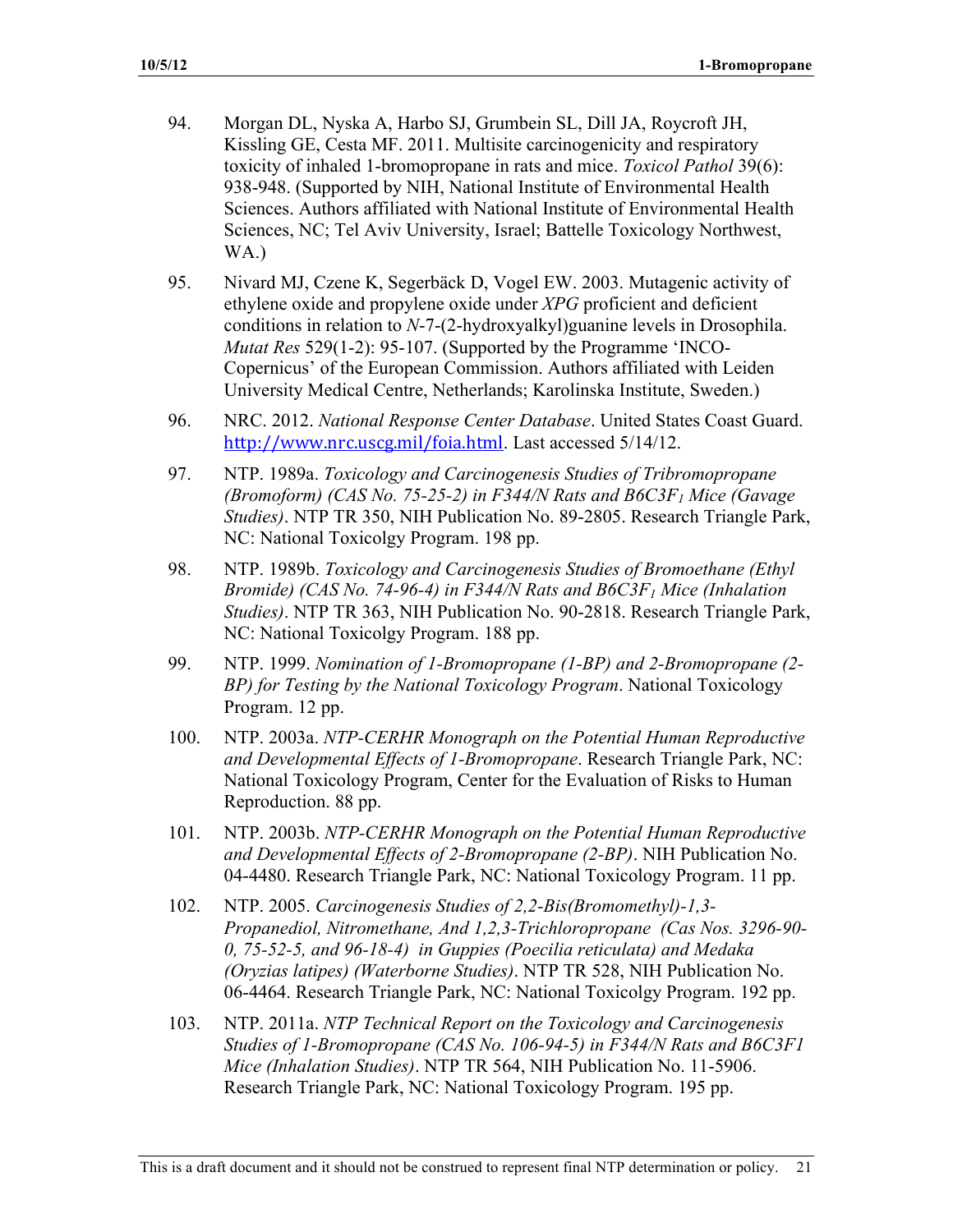- 104. NTP. 2011b. Glycidol. In *Report on Carcinogens*. 12th ed. Research Triangle Park, NC: National Toxicology Program. p. 215-216.
- 105. NTP. 2011c. Propylene oxide. In *Report on Carcinogens*. 12th ed. Research Triangle Park, NC: National Toxicology Program. p. 367-368.
- 106. NTP. 2011d. *Report on Carcinogens* 12th ed., Research Triangle Park, NC: National Toxicology Program. 507 pp. http://ntp.niehs.nih.gov/go/roc12.
- 107. Plna K, Nilsson R, Koskinen M, Segerback D. 1999. <sup>32</sup>P-postlabelling of propylene oxide 1- and  $N^6$ -substituted adenine and 3-substituted cytosine/uracil: formation and persistence *in vitro* and *in vivo*. *Carcinogenesis*  20(10): 2025-2032. (Supported by the American Chemical Manufacturer's Association. Authors affiliated with Karolinska Institute, Sweden; Stockholm University, Sweden.)
- 108. Raymond LW, Ford MD. 2007. Severe illness in furniture makers using a new glue: 1-bromopropane toxicity confounded by arsenic. *J Occup Environ Med*  49(9): 1009-1019. (Support not reported. Authors affiliated with Carolinas Medical Center, NC; University of North Carolina, NC.)
- 109. Reh CM, Nemhauser JB. 2001. *NIOSH Health Hazard Evaluation Report. Trilithic, Inc., Indianapolis, IN*. HETA 2000-0233-2845. Cincinnati, OH: National Institute for Occupational Safety and Health. 16 pp.
- 110. Reh CM, Mortimer V, Nemhauser JB, Trout D. 2002. *NIOSH Health Hazard Evaluation Report. Custom Products, Inc.. Mooresville, NC*. HETA 98-0153 2883. Cincinnati, OH: National Institute for Occupational Safety and Health. 46 pp.
- 111. Ríos-Blanco MN, Faller TH, Nakamura J, Kessler W, Kreuzer PE, Ranasinghe A, Filser JG, Swenberg JA. 2000. Quantitation of DNA and hemoglobin adducts and apurinic/apyrimidinic sites in tissues of F344 rats exposed to propylene oxide by inhalation. *Carcinogenesis* 21(11): 2011-2018. (Supported by the Chemical Manufacturers Association, the European Chemical Industry Council and Novartis. Authors affiliated with University of North Carolina, NC; GSF National Research Center for Environment and Health, Germany.)
- 112. Ríos-Blanco MN, Ranasinghe A, Lee MS, Faller T, Filser JG, Swenberg JA. 2003. Molecular dosimetry of *N7*-(2-hydroxypropyl)guanine in tissues of F344 rats after inhalation exposure to propylene oxide. *Carcinogenesis* 24(7): 1233-1238. (Supported by the Propylene Oxide/Propylene Glycol Panel and the Olefins Panel of the American Chemistry Council, the Propylene Oxide and Derivatives Sector Group of the European Chemical Industry Association (CEFIC) and NIH. Authors affiliated with University of North Carolina, NC; GSF National Research Center for Environment and Health, Germany.)
- 113. Saito-Suzuki R, Teramoto S, Shirasu Y. 1982. Dominant lethal studies in rats with 1,2-dibromo-3-chloropropane and its structurally related compounds. *Mutat Res* 101(4): 321-327. (Support not reported. Authors affiliated with Institute of Environmental Toxicology, Japan.)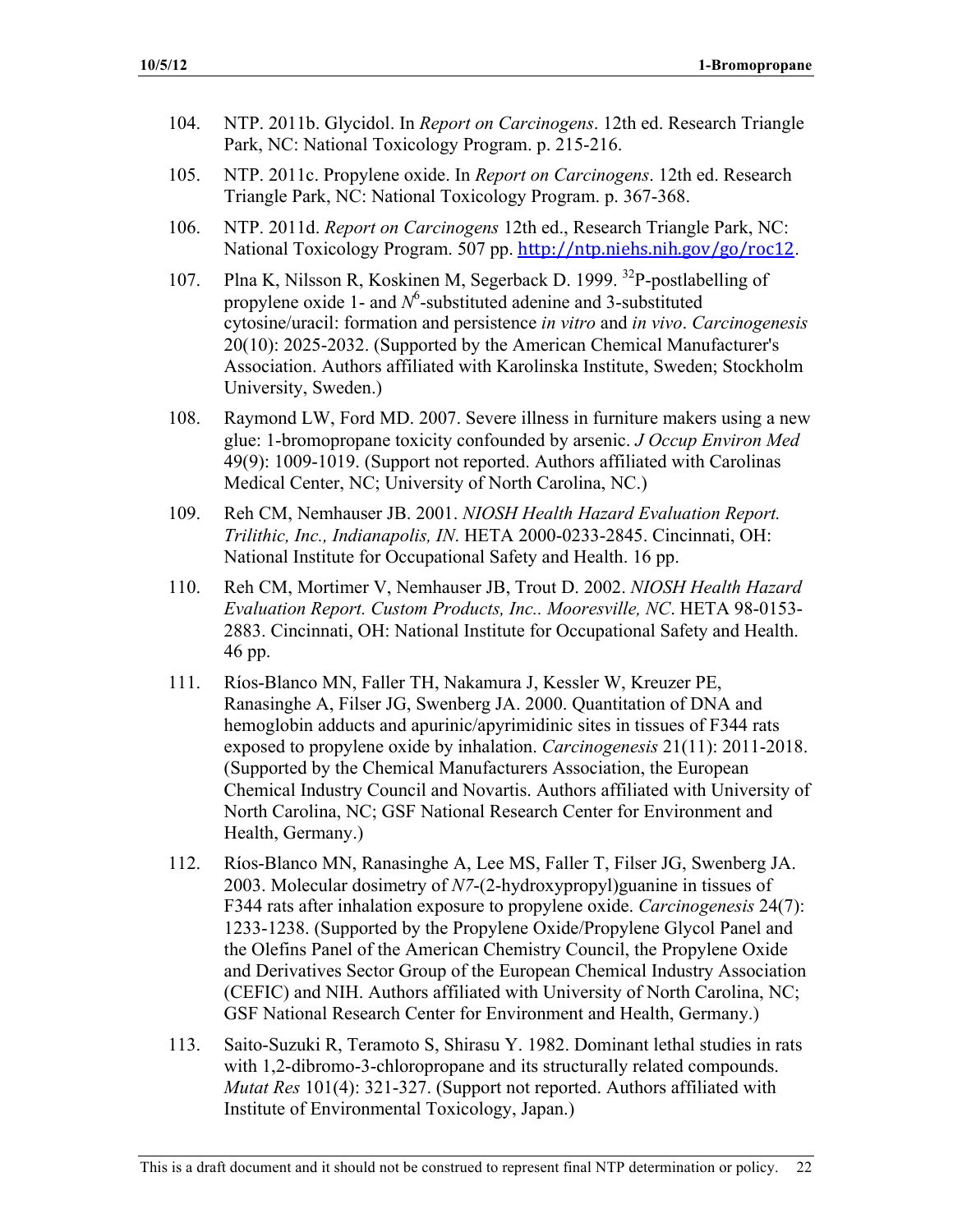- 114. Schwarzenbach RP, Giger W, Schaffner C, Wanner O. 1985. Groundwater contamination by volatile halogenated alkanes: abiotic formation of volatile sulfur compounds under anaerobic conditions. *Environ Sci Technol* 19(4): 322-327. (Support not reported. Authors affiliated with Swiss Federal Institute for Water Resources and Water Pollution Control, Switzerland.)
- 115. Segerbäck D, Plná K, Faller T, Kreuzer PE, Håkansson K, Filser JG, Nilsson R. 1998. Tissue distribution of DNA adducts in male Fischer rats exposed to 500 ppm of propylene oxide: quantitative analysis of 7-(2 hydroxypropyl)guanine by 32P-postlabelling. *Chem Biol Interact* 115(3): 229 246. (Supported by the American Chemical Manufacturers Association. Authors affiliated with Karolinska Institute, Sweden; GSF National Research Center for En6ironment and Health, Germany; Stockholm University, Sweden.)
- 116. Sherchan J, Choi H, Lee E-S. 2009a. Depurination of nucleosides and calf thymus DNA induced by 2-bromopropane at the physiological condition. *Bull Korean Chem Soc* 30(10): 2309-2317. (Supported by Yeungnam University. Authors affiliated with Yeungnam University, Korea.)
- 117. Sherchan J, Yun M, Lee E-S. 2009b. Deadenylation of adenine basednucleosides and calf thymus DNA induced by halogenated alkanes at the physiological condition. *Bull Korean Chem Soc* 30(10): 2318-2328. (Supported by Yeungnam University. Authors's affiliated with Yeungnam University, Korea.)
- 118. Singer TM, Lambert IB, Williams A, Douglas GR, Yauk CL. 2006. Detection of induced male germline mutation: correlations and comparisons between traditional germline mutation assays, transgenic rodent assays and expanded simple tandem repeat instability assays. *Mutat Res* 598(1-2): 164-193. (Support not reported. Authors affiliated with Health Canada, Canada; Carleton University, Canada.)
- 119. SMARTe.org. 2008. *Understanding Units of Measurement*. SMARTe.org. Updated on 10/08. http://www.smarte.org. Accessed on 9/19/12.
- 120. Snow ET, Singh J, Koenig KL, Solomon JJ. 1994. Propylene oxide mutagenesis at template cytosine residues. *Environ Mol Mutagen* 23(4): 274 280. (Supported by the Center for Indoor Air Research and NIH. Authors affiliated with New York University Medical Center, NY.)
- 121. SRI. 2012. *Directory of Chemical Producers*. Menlo Park, CA: SRI Consulting. Database edition. Accessed on 2/13/12.
- 122. Stolzenberg SJ, Hine CH. 1979. Mutagenicity of halogenated and oxygenated three-carbon compounds. *J Toxicol Environ Health* 5(6): 1149-1158. (Supported by the Shell Oil Company. Authors affiliated with University of California - San Francisco, CA.)
- 123. Stolzenberg SJ, Hine CH. 1980. Mutagenicity of 2- and 3-carbon halogenated compounds in the Salmonella/mammalian-microsome test. *Environ Mutagen*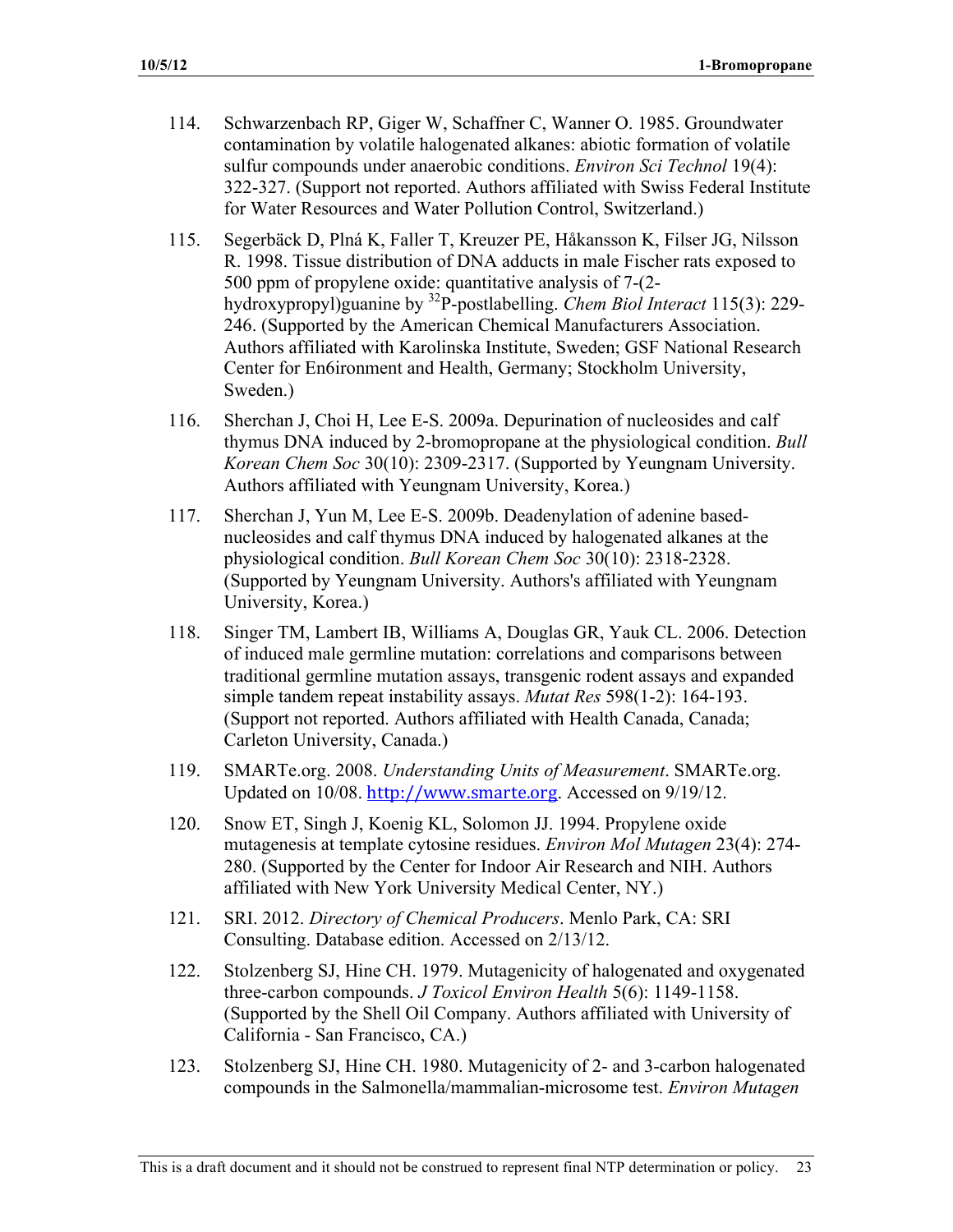2(1): 59-66. (Supported by the Shell Oil Company. Authors affiliated with University of California - San Francisco, CA.)

- 124. Tachizawa H, MacDonald TL, Neal RA. 1982. Rat liver microsomal metabolism of propyl halides. *Mol Pharmacol* 22(3): 745-751. (Supported by the United States Public Health Service. Authors affiliated with Vanderbilt University, TN; Daiichi Seiyaku Company, Japan; Chemical Industry Institute of Toxicology, NC.)
- 125. Temple L, Kawabata TT, Munson AE, White KL, Jr. 1993. Comparison of ELISA and plaque-forming cell assays for measuring the humoral immune response to SRBC in rats and mice treated with benzo[a]pyrene or cyclophosphamide. *Fundam Appl Toxicol* 21(4): 412-419. (Supported by Proctor & Gamble Company, NIEHS and NIH. Authors affiliated with Virginia Commonwealth University, VA; Proctor and Gamble Co., OH.)
- 126. Töpfer K, Kempe S, Müller N, Schmitz M, Bachmann M, Cartellieri M, Schackert G, Temme A. 2011. Tumor evasion from T cell surveillance. *J Biomed Biotechnol* 2011: 918471. (Supported by the Deutsche Krebshilfe e.V. and the Dr. Robert Pfleger-Stiftung. Authors affiliated with University Hospital Carl Gustav Carus, Germany; Medical Faculty Carl Gustav Carus, Germany.)
- 127. Toraason M, Lynch DW, DeBord DG, Singh N, Krieg E, Butler MA, Toennis CA, Nemhauser JB. 2006. DNA damage in leukocytes of workers occupationally exposed to 1-bromopropane. *Mutat Res* 603(1): 1-14. (Support not reported. Authors affiliated with National Institute for Occupational Safety and Health OH; University of Washington, WA; National Center for Environmental Health/Agency for Toxic Substances and Disease Registry, GA.)
- 128. TRI. 2012. *TRI Explorer Chemical Report*. U.S. Environmental Protection Agency. http://www.epa.gov/triexplorer. Last accessed on 9/12.
- 129. USITC. 2012. *USITC Interactive Tariff and Trade Dataweb*. United States International Trade Commission. http://dataweb.usitc.gov/scripts/user set.asp and search on HTS no. 290339. Accessed on 2/13/12.
- 130. Valentine H, Amarnath K, Amarnath V, Li W, Ding X, Valentine WM, Ichihara G. 2007. Globin *s*-propyl cysteine and urinary *N*-acetyl-*S*propylcysteine as internal biomarkers of 1-bromopropane exposure. *Toxicol Sci* 98(2): 427-435. (Supported by the National Institute of Environmental Health Sciences, the Center of Molecular Toxicology, and the Japan Society for the Promotion of Science. Authors affiliated with Vanderbilt University Medical Center, TN; WHO Collaborating Center for Research Reproduction, China; Nagoya University Graduate School of Medicine, Japan.)
- 131. Vogel EW, Nivard MJ. 1997. The response of germ cells to ethylene oxide, propylene oxide, propylene imine and methyl methanesulfonate is a matter of cell stage-related DNA repair. *Environ Mol Mutagen* 29(2): 124-135.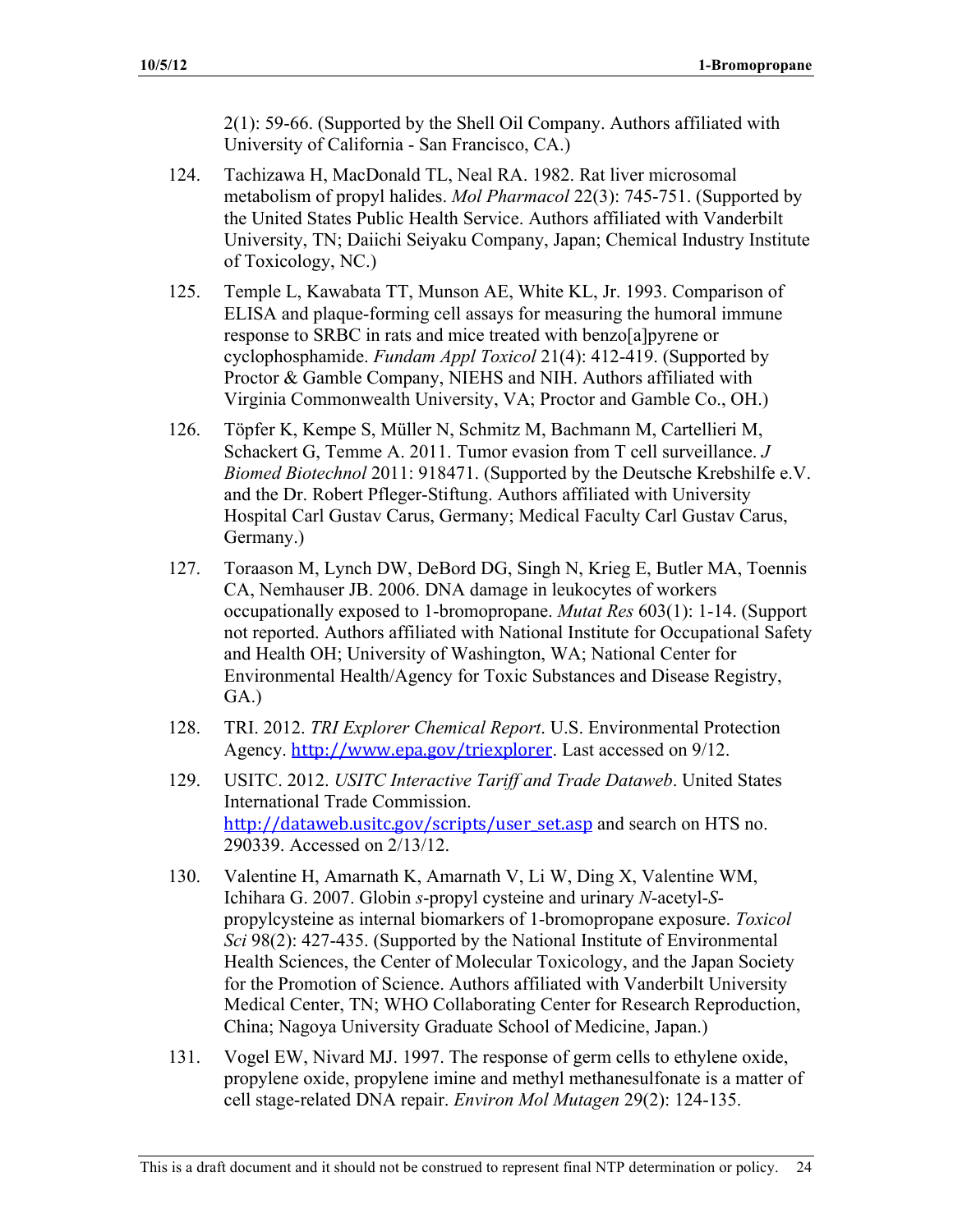(Supported by the Programme ''Environment'' of the European Commission. Authors affiliated with Leiden University, Netherlands.)

- 132. Walsh DA, Jones AR. 1977. Metabolism of bromopropane in the rat. *Proc Aust Biochem Soc* 10: 49-49. (Support not reported. Authors affiliated with University of Sydney, Australia.)
- 133. Wang H, Ichihara G, Ito H, Kato K, Kitoh J, Yamada T, Yu X, Tsuboi S, Moriyama Y, Sakatani R, Shibata E, Kamijima M, Itohara S, Takeuchi Y. 2002. Biochemical changes in the central nervous system of rats exposed to 1 bromopropane for seven days. *Toxicol Sci* 67(1): 114-120. (Support not reported. Authors affiliated with Nagoya University, Japan; Aichi Human Service Center, Japan; Okayama University, Japan.)
- 134. Wang H, Ichihara G, Ito H, Kato K, Kitoh J, Yamada T, Yu X, Tsuboi S, Moriyama Y, Takeuchi Y. 2003. Dose-dependent biochemical changes in rat central nervous system after 12-week exposure to 1-bromopropane. *Neurotoxicology* 24(2): 199-206. (Support not reported. Authors affiliated with Nagoya University, Japan; Aichi Human Service Center, Japan; Okayama University, Japan, National Institute of Radiological Sciences, Japan.)
- 135. Weaver JL. 2012. Establishing the carcinogenic risk of immunomodulatory drugs. *Toxicol Pathol* 40(2): 267-271. (Support not reported. Author affiliated with U.S. FDA, MD.)
- 136. Wu X, Faqi AS, Yang J, Pang BP, Ding X, Jiang X, Chahoud I. 2002. 2 Bromopropane induces DNA damage, impairs functional antioxidant cellular defenses, and enhances the lipid peroxidation process in primary cultures of rat Leydig cells. *Reprod Toxicol* 16(4): 379-384. (Support not reported. Authors affiliated with Freie Universität Berlin, Germany; National Evaluation Center for the Toxicology of Fertility Regulating Drugs, China; IIT Research Institute, IL; Thomas Jefferson University, PA.)
- 137. Yu WJ, Kim JC, Chung MK. 2008. Lack of dominant lethality in mice following 1-bromopropane treatment. *Mutat Res* 652(1): 81-87. (Support not reported. Authors affiliated with Korea Institute of Toxicology, Korea; Chonnam National University, Korea.)
- 138. Yu X, Ichihara G, Kitoh J, Xie Z, Shibata E, Kamijima M, Takeuchi Y. 2001b. Neurotoxicity of 2-bromopropane and 1-bromopropane, alternative solvents for chlorofluorocarbons. *Environ Res* 85(1): 48-52. (Supported by the Japanese Ministry of Education, Science, Sports, and Culture, and the Daiko Foundation Japan. Authors affiliated with Nagoya University, Japan; National Institute of Industrial Health, Japan.)
- 139. Zhao LX, Kim EK, Lim HT, Moon YS, Kim NH, Kim TH, Choi H, Chae W, Jeong TC, Lee ES. 2002. Synthesis, characterization and *in vtro* identification of *N<sup>7</sup>* -guanine adduct of 2-bromopropane. *Arch Pharm Res* 25(1): 39-44. (Supported by the Korea Science and Engineering Foundation. Authors